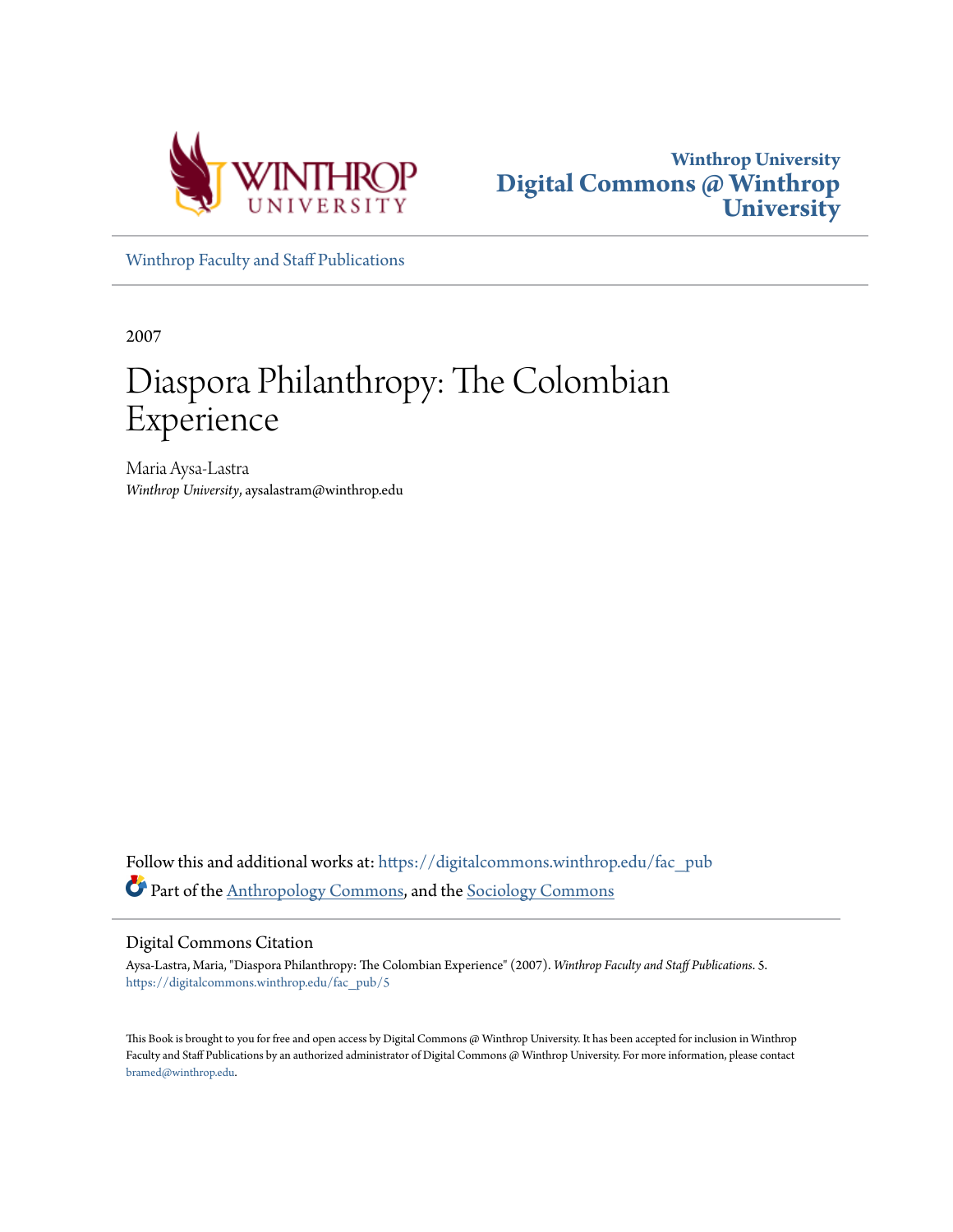# **Diaspora Philanthropy: The Colombia Experience**

\_\_\_\_\_\_\_\_\_\_\_\_\_\_\_\_\_\_\_\_\_\_\_\_\_\_\_\_\_\_\_\_\_\_\_\_\_\_\_\_\_\_\_\_\_\_\_\_\_\_\_\_\_\_\_\_\_\_\_\_\_\_\_\_\_\_\_

Maria Aysa-Lastra

Assistant Professor of Sociology Senior Researcher, Colombian Studies Institute Florida International University

May 2007

*Prepared for* 

\_\_\_\_\_\_\_\_\_\_\_\_\_\_\_\_\_\_\_\_\_\_\_\_\_\_\_\_\_\_\_\_\_\_\_\_\_\_\_\_

The Philanthropic Initiative, Inc. and The Global Equity Initiative, Harvard University

*Supported by* 

The William and Flora Hewlett Foundation

\_\_\_\_\_\_\_\_\_\_\_\_\_\_\_\_\_\_\_\_\_\_\_\_\_\_\_\_\_\_\_\_\_\_\_\_\_\_\_\_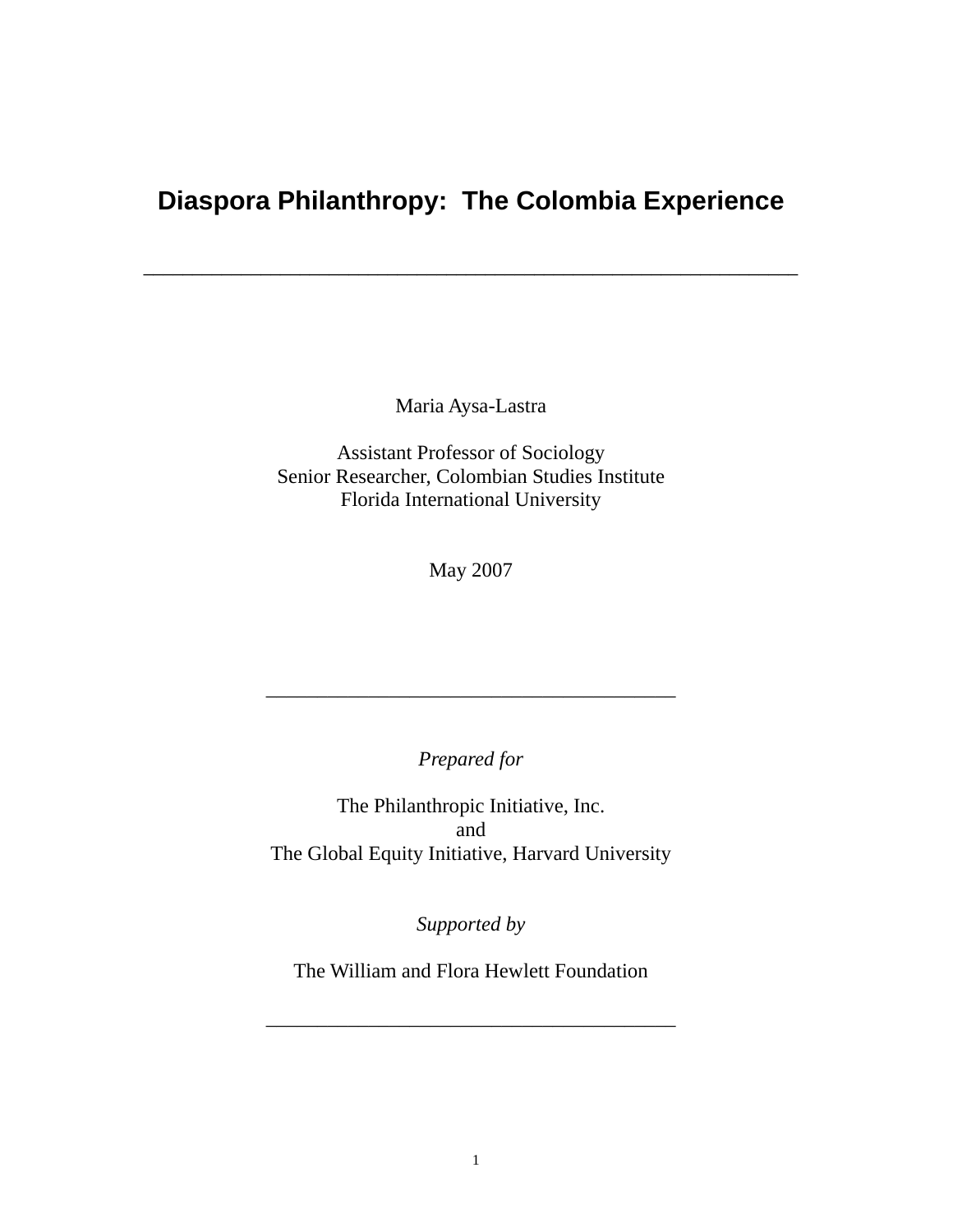#### **I. Introduction**

This study is part of a series on diaspora philanthropy commissioned by The Philanthropic Initiative, Inc. and the Global Equity Initiative at Harvard University and supported by the William and Flora Hewlett Foundation. The principal aims of this paper are to document and analyze diaspora giving from the United States to Colombia and to provide recommendations to enhance diaspora giving to this country.

Diaspora philanthropy has emerged as an area of increased interest and study in the past several years (Sidel 2005, Johnson 2004, Werbner 2002, Levitt 2005). Yet despite the growing interest, existing literature concentrates on only a limited number of countries. In Latin America, philanthropic giving to several Central American and Caribbean countries -- including Mexico, the Dominican Republic, and El Salvador -- has been documented (Orozco 2003, Goldring 2004, Portes et. al. 2005), but diaspora giving to most countries in the region remains largely unexplored. However, there is growing interest in the topic because researchers, international organizations and governments are increasingly realizing that labor migration from underdeveloped areas to the United States and Europe will reach a limit (Delgado-Wise and Guarnizo 2007) and labor remittances are expected to decline in the next decades. However, while labor remittances reach a peak and later decline, collective remittances -- one important element of diaspora philanthropy -- are more stable over time. Therefore, understanding diaspora giving, providing incentives to engage diaspora populations with their homeland development, and establishing trustworthy and effective conduits for this giving are all essential to ensure reliable and continuous flow of resources to the countries of origin and to promote the creation of social capital among each national group.

The number of persons born in Colombia or of Colombian ancestry living in the United States has increased dramatically in the last ten years, and approximately 8% of the Colombian population now lives outside of the country. Due to the growing importance of Colombian international migration, particularly since 1998, the Colombian government, international aid agencies and researchers have produced a number of articles analyzing the characteristics of the Colombian population living abroad and the effects of the migration process on the families left behind and communities of origin (Guarnizo 1999, Portes et. al. 2005, Aysa 2006 and Guarnizo 2007). One of the most significant consequences of Colombian international migration is the flow of labor remittances from those living outside of the country back to their relatives in Colombia. While the greatest impact is undoubtedly on the families' economies, a small but potentially significant portion of these international flows has a more "public good" or philanthropic purpose and impact.

The New Economics of Labor Migration (Stark 1991) postulates that migration and remittances are part of a household risk diversification strategy to ensure a stable flow of household income overtime and to overcome the uncertainties in economies with incomplete markets. The migrants are selected as a family strategy with the expectation that they continue to care for their family members left behind. As family needs are alleviated over time and the migrant's ties wane, the individual remittances also diminish. This would imply that over time the giving of collective remittances are likely more permanent than individual remittances.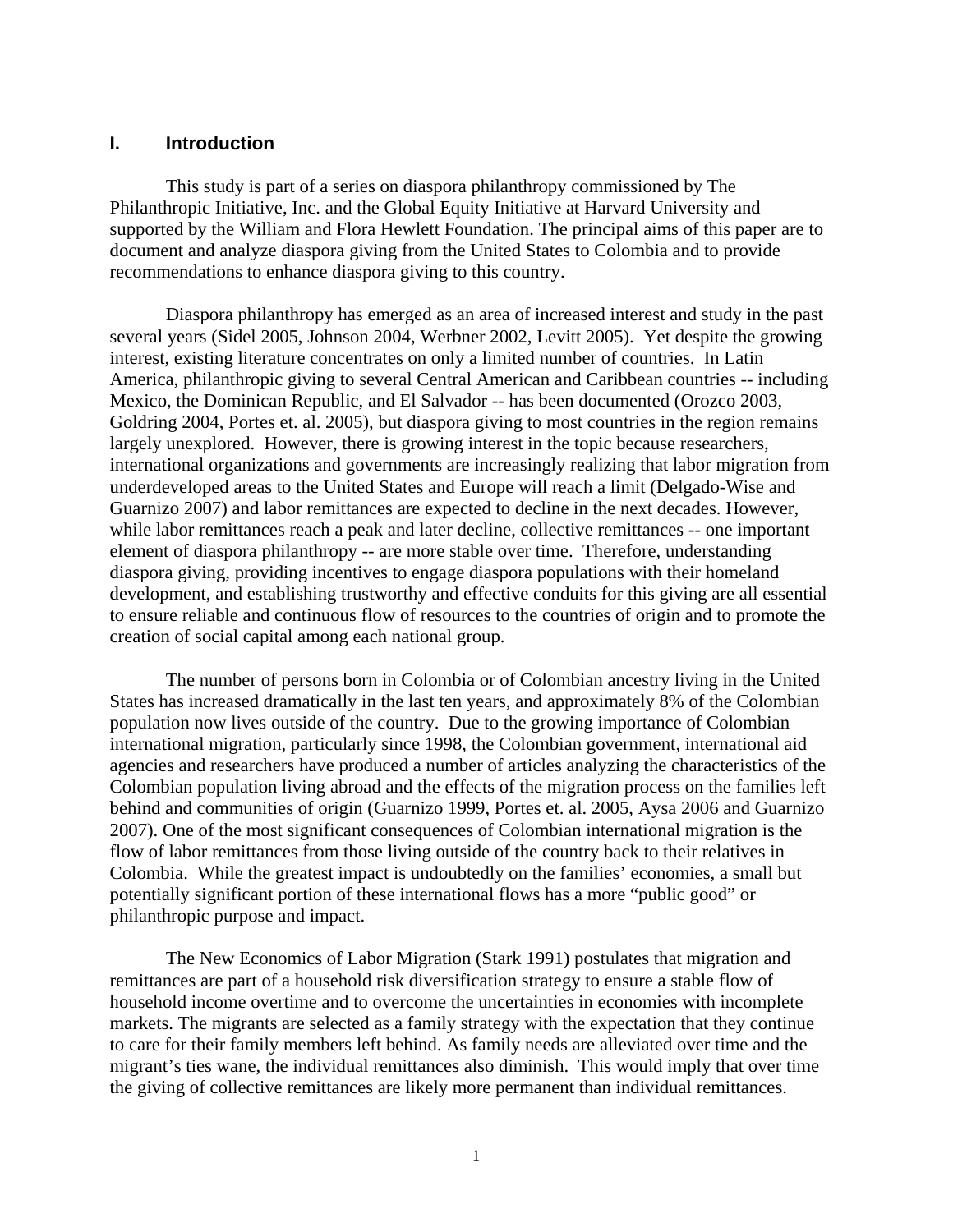There are also other incentives that encourage sustained diaspora giving, most notably the rise in transnationalism. Transmigrants are defined as "persons who maintain or establish familial, economic, religious, political or social relationships in the state from which they moved even as they forge such relationships in a new state or states." (Glick-Schiller 1999: 96). Some of the incentives which explain why people continue to send remittances to their communities and other communities in their country of origin may include the migrant's desire to be socially recognized in their community of origin and/or destination, and their intention to return or retire in their home country. This growing number of transnational migrants continues to be involved in a number of relationships in their country of origin, and therefore are connected to and interested in the well being of their country of origin.

 In this paper, I explore the scope of the philanthropy of Colombians living in the United States, and target both the causes of such giving and the challenges of the Colombian case. This study adds to earlier assessments of Colombian diaspora philanthropy that compare Colombian giving to other Latin American groups (Portes, et al. 2005 and Brennan 2006). This study aims to contribute to the literature and understanding of this phenomenon and to provide specific recommendations and guidelines to stimulate the giving of Colombians abroad. Although the Colombian migration flow was well established in the United States before 1998, the increased rates of migration and the large presence of recent Colombian communities in an increasing number of cities across the United States suggests that Colombians in the United States may be poised and ready to develop the necessary social networks to promote Diaspora giving.

# **II. The Colombian Diaspora**

#### **Migration and Demographic Profile**

The flow of migrants from Latin America to the United States increased rapidly during the 1980s and1990s. The emigration of Colombians to the United States is not an isolated phenomenon but part of the broader dynamics of the region. Overall, the migration from Latin America to the United States intensified dramatically during this period; in 1980 there were 4.4 million Latin America immigrants in the United States, by 1990 there were 8.4 million, and by 2000 approximately 16.1 million (Migration Policy Institute 2007).

An accurate estimate of the number of any immigrant group in the United States is difficult to make due to the unknown number of undocumented immigrants. Calculations of the Colombian population in the United States are no different, and estimates vary quite widely. In 2005, Colombian Census Bureau asked Colombian households about the number and location of family members living abroad. Based on survey results, the Census Bureau estimated that approximately 4.1 million Colombians were living abroad, and of those, two million, or one of every two Colombians living abroad, were living in the United States. In contrast, the 2000 U.S. Census registered a far lower foreign-born Colombian immigrant population of about 510,000 persons. For this study, and using a broader criterion<sup>1</sup> I estimated the Colombian population in

<sup>&</sup>lt;sup>1</sup> I consider as Colombian those who were born in Colombia, those who identified themselves as Colombian and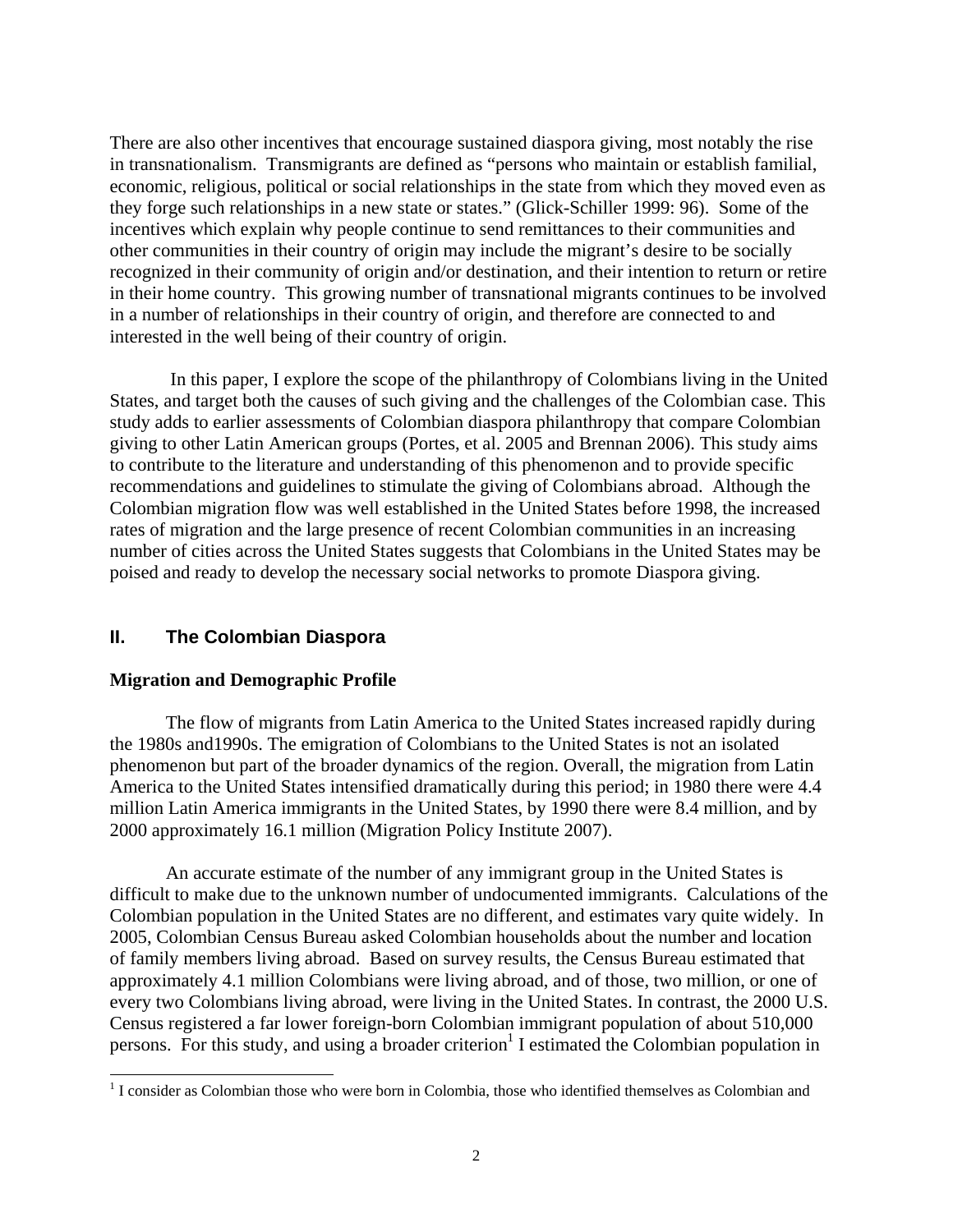the United States for the year 2005 as 1.1 million persons. The large variation of the estimates would make any absolute conclusions regarding this population size difficult and dubious. But there is certainly agreement that immigration rates have increased significantly, that the Colombian population in the United States is growing fast, and that it very likely will continue to do so.

While the Colombian migration flow registers a continuous growth, the growth rate is not uniform. Analyzing data from the U.S. 2000 Census, the Colombian 2005 Census and Colombian entry and exit statistics, the immigration pattern seems to follow Colombia's political environment and changes in government administration. In 1999, the Colombian population emigrating to the United States grew about 250% (DAS 2003). The most recent wave of Colombian migration to the United States has been fueled by three main factors: economic crisis, political violence and violence related to the traffic of illegal substances. In 1998, for the first time in a century, Colombia registered a negative growth rate of the gross domestic product of about 7%. The unemployment rates in 1999 and 2000 were between 18% and 22%. In addition to the economic downturn, the confrontations between the paramilitaries and the guerillas increased in number and intensity, and started to cover larger territories. As a consequence, a great number of Colombians were displaced from their usual places of residence. Some of them went to live in medium and large urban centers such as Medellin and Bogota, and those with the resources migrated to other countries. The massive out migration from Colombia is reflected in other statistics, such as the level of remittances sent back to the country and a dramatic increase in the number of minutes of long distance calling from the United States to Colombia. This recent wave of Colombian immigrants changed the overall demographic profile of the U.S. Colombian population in many ways.

The early studies of the international migration of Colombians, in the 1960s and 1970s, described Colombian migrants as entrepreneurs and professionals traveling with their families (Diaz 2006). As in many other cases and according to the positive selectivity of migrants, pioneer migrants have a relative higher accumulation of human capital and resources to migrate and high levels of success in their destination (Chiswick 1999). According to the cumulative causation theory (Massey 2005) the existing migrant social networks facilitate the migration of other members of the community. Therefore, as the migration flow continues and the social migrant networks continue to grow and expand, the cost of migration and the selectivity of the migrants diminish. Consequently, although the human capital of the migrants is still higher than the rest of the population at the origin, the educational level of more recent migrants is expected to be lower than that of the pioneers.

Using data from the 2000 Colombia Census I divided the Colombian population into three cohorts based on arrival: those who arrived in the United States before 1989, those who arrived between 1990 and 1994 and those who arrived between 1995 and 2000. The data show that the recent migrants, or those who arrived after 1994, are on average less educated than those who arrived earlier. This change in the education profile of migrants will have many effects on the experiences and interests of Colombian migrants in the United States.

 $\overline{a}$ 

those who reported having a Colombian ancestor.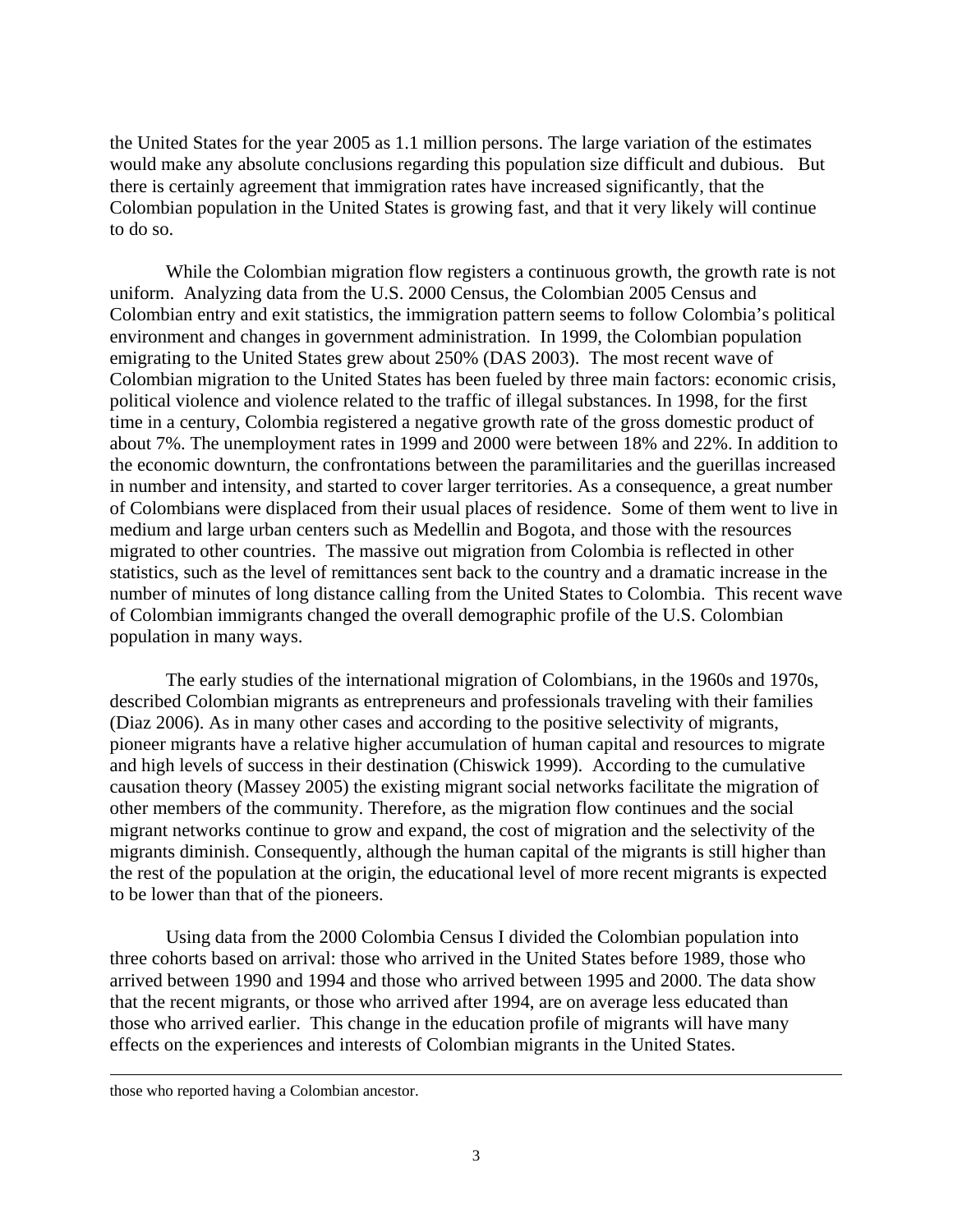Another important change in the profile of Colombian migrants is the increase of undocumented migrants. For example, using the data from the Alianza Pais study (Baca et al. 2005) I estimated that more than 80% of the migrant population from the metropolitan area of Pereira in 2004, located in the coffee region, were undocumented migrants. The data show that women were more likely to travel without documentation than men and that the population who traveled to the United States after 1990 were more likely to be without documentation than those who arrived before 1990. These new migrants are from a wider variety of socio-economic classes and have experienced firsthand many of the current challenges facing their home country. It is vital for any effective diaspora giving strategy to recognize these changes and incorporate this large, more diverse base of migrants.

The participation of women in Colombian migration has been important since its beginning in the 1960s. For the year 2000 I estimated that 53% of the Colombian population in the US was female. $2$  Colombian women migrate regardless of their civil status; single women, married women or female heads of household were as likely to migrate as their male counterparts. The large presence of women in the Colombian migration is an important issue for diaspora philanthropy because women often have different philanthropic priorities and approaches than men, and effective strategies will recognize and incorporate the interests of both genders.

The literature on migration suggests that it is very difficult to delimit the underlying causes of migration and distinguish between economic migrants and forced migrants in countries where both economic crisis and armed conflicts have taken place. The Colombian case is not an exception. A large number of migrants travel abroad because of the lack of income generating activities in their regions of origin, while others travel due to persecution or fear given their political affiliation. In 2003, there were 11,600 Colombian asylum seekers in the United States (UNHCR 2004). More recent statistics show that in 2006 there were 60,415 Colombian refuges and 19,754 asylum seekers worldwide (UNHCR 2007). The presence of forced migrants creates a special circumstance for diaspora giving. Forced migrants are likely to avoid supporting programs directly connected with the government that failed to protect them in the country of origin. In addition, some of the transnational practices common to traditional migrants are less common in forced migrant populations which may diminish the potential for giving in this group.

To understand the Colombian migrant population in the United States and their patterns of association, it is important to understand that Colombia is a country of many contrasts. The geographic conditions of territory and the diversity of climates have encouraged each region to develop independently and consequently they maintain distinct traditions and social networks. Colombian migrants maintain these regional traditions and identities in their new residences. In addition to regional diversification, Colombian society is divided by social class, which has also been observed in the Colombian diaspora as hindering the integration of the migrant community

<sup>&</sup>lt;sup>2</sup> I used the US Census 2000 IPUMs 5% sample.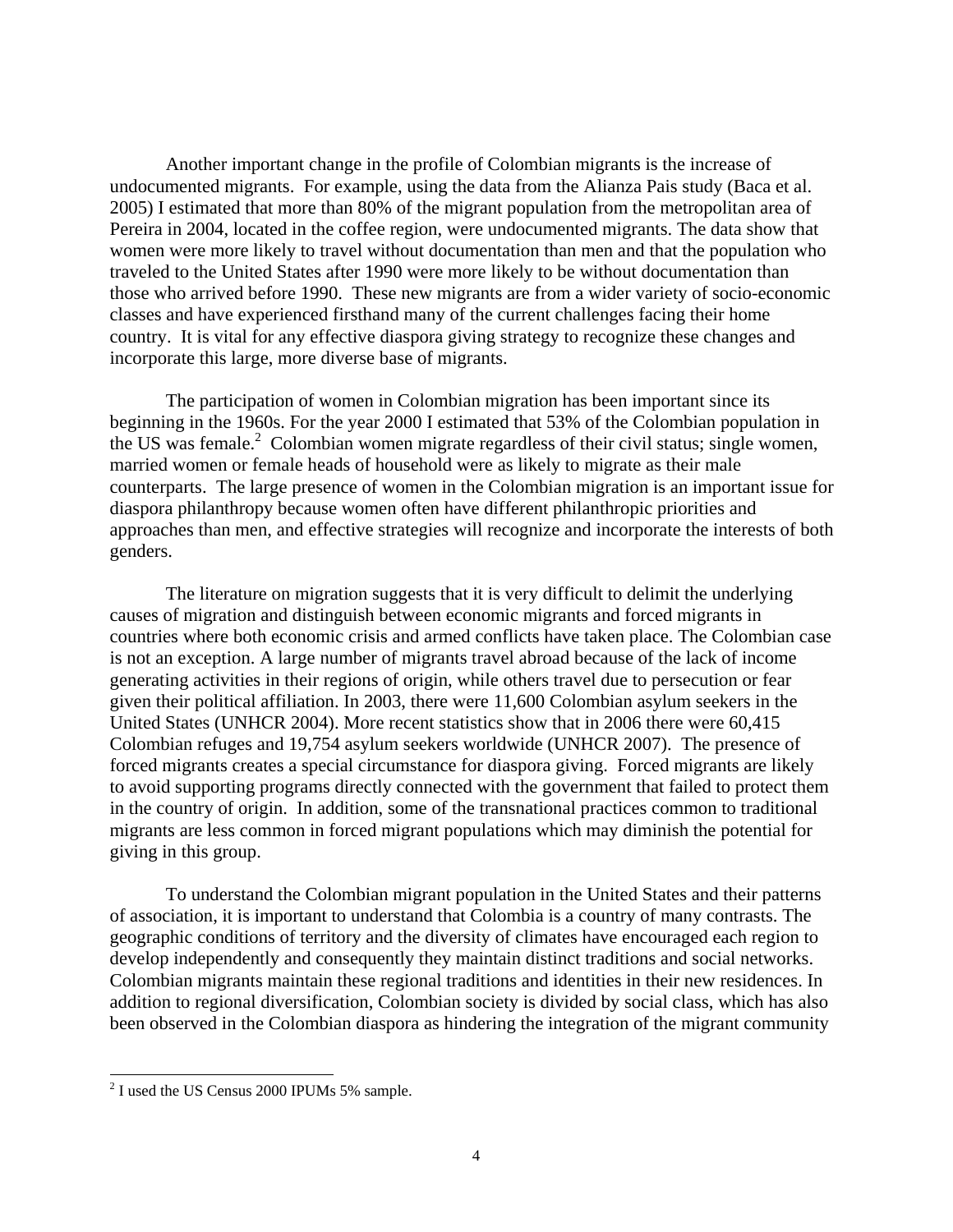in the United States (Guarnizo 1999). These divisions will need to be addressed in the creation of an overall strategy to encourage diaspora giving.

Finally, the degree of social cohesion among Colombian migrants is another important consideration for those wishing to encourage diaspora giving. Seventy three percent of Colombia is considered urban (UN 2006) and the majority of Colombian migrants in the United States come from large urban centers. Social cohesion in urban areas tends to be weaker than in small towns. Research on Colombian social networks suggests that the networks are predominantly small and closed. This is attributed to the mistrust among Colombians caused both by the history of internal violence in Colombian and the stigma associated with the narcotics trade abroad. As a result, the social networks that do exist are mainly composed of close family members and friends. Traditionally, these characteristics have made it difficult for Colombian migrants to create the wider formal or informal associations that can facilitate collective diaspora giving.

As is the case with all other Latin American immigrant populations in the United States, the Colombian population is beginning to settle throughout the country. The two traditional main destinations for Colombians in the United States were the New York-New Jersey area and Central-South Florida. Colombians are increasingly settling in many other areas, including Los Angeles, San Francisco, Atlanta, Chicago, Houston and Boston. This has clear implications for costs of identifying and incorporating Colombian migrant communities into giving programs.

#### **Integration into the United States**

Colombian migrants in the United States have tools to integrate themselves into the U.S. labor market. A large percentage of the population is proficient in English, relatively more educated than other Latin American migrants, and with a high participation in income generating activities. The integration of Colombians immigrants to the United States can be more clearly understood by looking more closely at migrants' English proficiency, labor force participation and the proportion of the Colombian population who are U.S. citizens.

Data from the 2000 U.S. Census shows that 92% of Colombians in the United States speak English. Estimations of the labor force participation of the Colombian migrant population in the United States for the same year indicate that 64% of those older than 16 years were employed or looking for a job, although the incorporation of the Colombian population in the U.S. labor market is more favorable for males than for females with similar levels of education. The data show that 77% was employed in for-profit private companies, 5% was employed in the nonprofit sector, 8% in the local, state or federal governments and about 9% was self-employed. Occupational sectors are not only an element of economic and social integration, but also a key factor for the social mobility of this group.

According to U.S. Census data, 30% of the Colombian population considered in this analysis (those born in Colombia and those of Colombian descent) were born in the United States or are children of U.S. citizens, 30% reported being a U.S. citizen by naturalization, and 40% are not U.S. citizens. However, the rates of citizenship are likely to rise in the near future.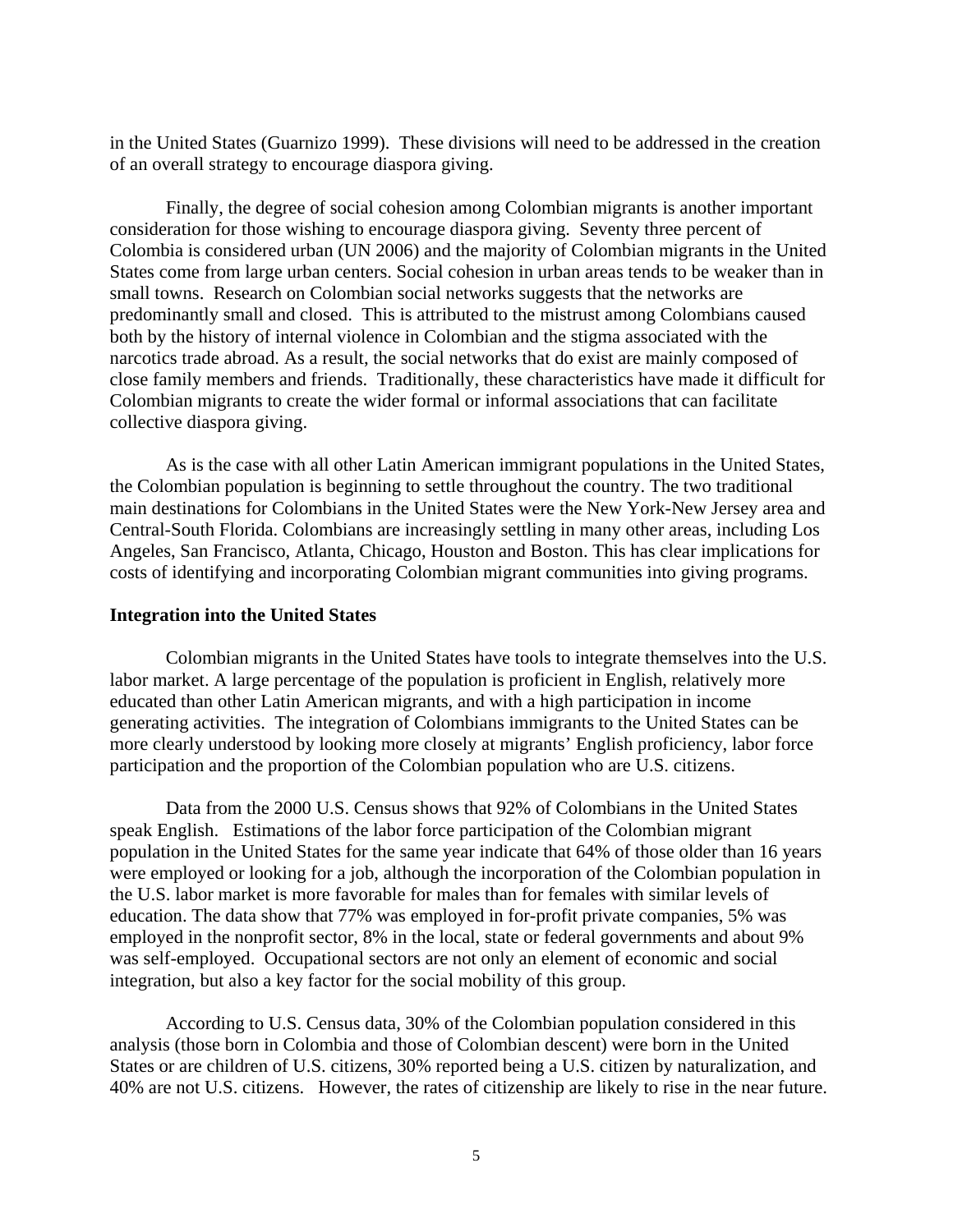Data indicate that citizenship increases greatly with the length of residence in the United States; the analysis of the data reveal that 88% of those who were born in Colombia and of non-U.S. parents and who have lived in the US for more than 11 years are now U.S. citizens.

#### **Remittances to Colombia**

As a consequence of the increased flow of international migrants to the United States and Spain, among other countries, the flow of migrant labor remittances has also increased dramatically. In 1990, \$US488 million were sent to Colombia from labor migrants living abroad. In 2004 the Colombia Central Bank registered labor remittances of US\$3.1 billion. After adjusting for inflation, the annual real of growth of remittances between 1990 and 2004 was 25% (Mejia 2006). Using data from the Alianza Pais Remittance Survey conducted in 2004, monthly remittances from the United States were approximately US\$354 per household.

There are two types of remittances. Individual remittances, which are those sent by migrant workers to their families or other close relatives and friends, and collective remittances, defined as resources sent by organized groups of persons in the country of destination to finance and support specific projects to benefit a known community in the country of origin. These groups of migrants are often affiliated with community or church groups, or with hometown associations (HTAs) (Sorensen 2004). The recommendations of the last UN Expert Meeting on Migration and Development (2005) regarding collective remittances state that "organized international migrants can be a new strategic partner to promote regional and local development."

Collective remittances show temporal and geographic patterns that differ from the individual remittances (Anderson 2005). Individual remittances are sent as soon as the migrant is established and employed. However, a migrant usually participates in a collective effort once he/she becomes part of a social network of migrants, and after the migrant has spent a sufficient time in the destination to cover his/her basic needs and the needs of his/her family in the country of origin. For the case of Colombia, I would argue that collective remittances can be divided in two large groups, those that are sent sporadically and those who are channeled more systematically by professional nonprofit organizations.

It has been observed that individual labor remittances are cyclical. Migrants tend to increase the frequency and the amount of resources they send in times of economic downturn, so that the families in the country of origin can maintain stable flows of income and levels of consumption. There are no studies -- to my knowledge -- about the cyclical patterns of collective remittances. However, they are likely to increase during the last quarter of the year during the celebrations of the Christian traditions in countries such as Colombia where Christian religions predominate, and after natural disasters or extreme weather when a great many people are in need.

According to a survey by Bendixen (2004), 21% of Latin American migrants contributed to a collective remittance. The percentage of persons who contributed in South America was 16%. There is no estimation for the percentage of Colombian migrants that send collective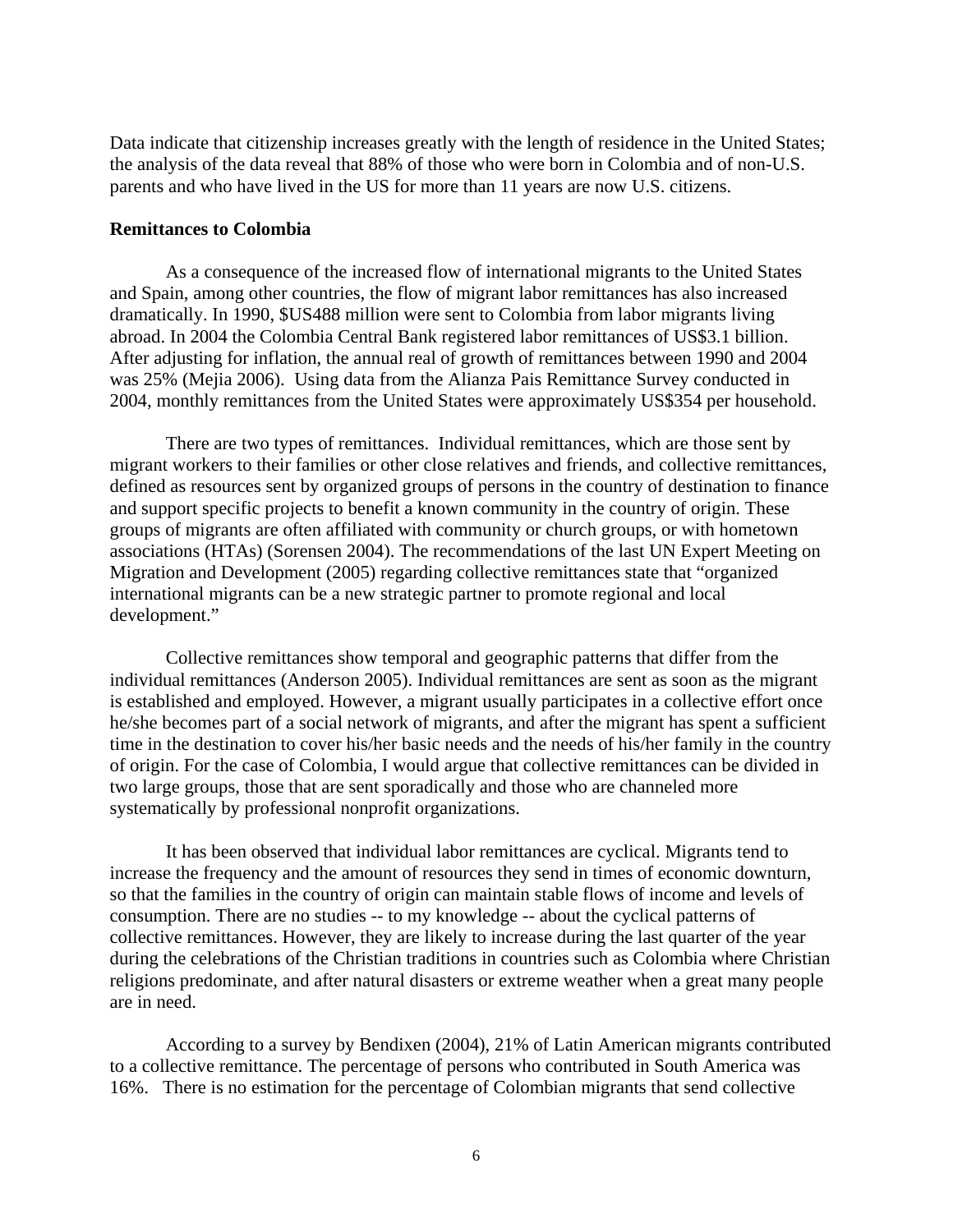remittances. The data showed that 50% of Latin American migrants who participate in collective remittance contributed less than \$25 dollars. Again, there is no figure for the amounts contributed by Colombian migrants.

As in many other Latin American countries, in Colombia there are communities with a high prevalence of migration that have a large proportion of their international migrants located in a particular city in the country of destination. For example a large proportion of migrants from Montenegro, a town in the coffee growing region of Colombia, live in Morristown, New Jersey; many migrants from Don Matias live in East Boston, Massachusetts; and migrants from Santuario live in Englewood, New Jersey. High concentrations of individuals from one community can facilitate social cohesion and will likely increase the chances of collective remittances.

#### **III. Colombian Diaspora Philanthropy: Patterns and Practices of Giving**

The Colombian community around the world is becoming more organized and thus better prepared to give back to their country of origin. The Colombian Foreign Ministry has identified 440 Colombian associations around the world (Colombia Nos Une 2007). These organizations are diverse in their membership, interests and activities. They respond to the needs of various constituents from newly arrived immigrants to students to professional groups. Many provide opportunities for social and/or professional networking and many host cultural events. Some are involved in philanthropic activities, and many others may be poised to become more involved in the social and economic advancement of Colombia.

Portes, Escobar and Radford (2005) studied the profile of Colombian migrants in the United States who participated in social projects in support of Colombian communities. They found that philanthropic activities were conducted either individually or through civil or religious organizations. They found that Colombian migrants who participate in philanthropy activities through organizations were more educated than the average Colombian migrant population, had legal status, had lived in the United States for a substantial length of time, and came from an urban area in Colombia. This study describes projects such as education scholarships, direct assistance to the poor, assistance to victims of natural disasters, childcare, mobile health clinics and other forms of community projects. The motivation to organize such philanthropic activities often emerges in response to emergency situations or to the extreme poverty in identified communities. This same perception was shared among Colombians I interviewed for this research.

The organization and giving habits of the Colombian diaspora can be classified in seven major categories: (1) individual direct contributions to support a cause in a community or neighborhood of origin; and contributions through organizations in the United States including (2) web-based nonprofit organizations; (3) hometown associations; (4) civic and philanthropic organizations; (5) religious institutions; (6) professional nonprofit organizations with the specific mission of promoting diaspora philanthropy and engaging Colombians in the United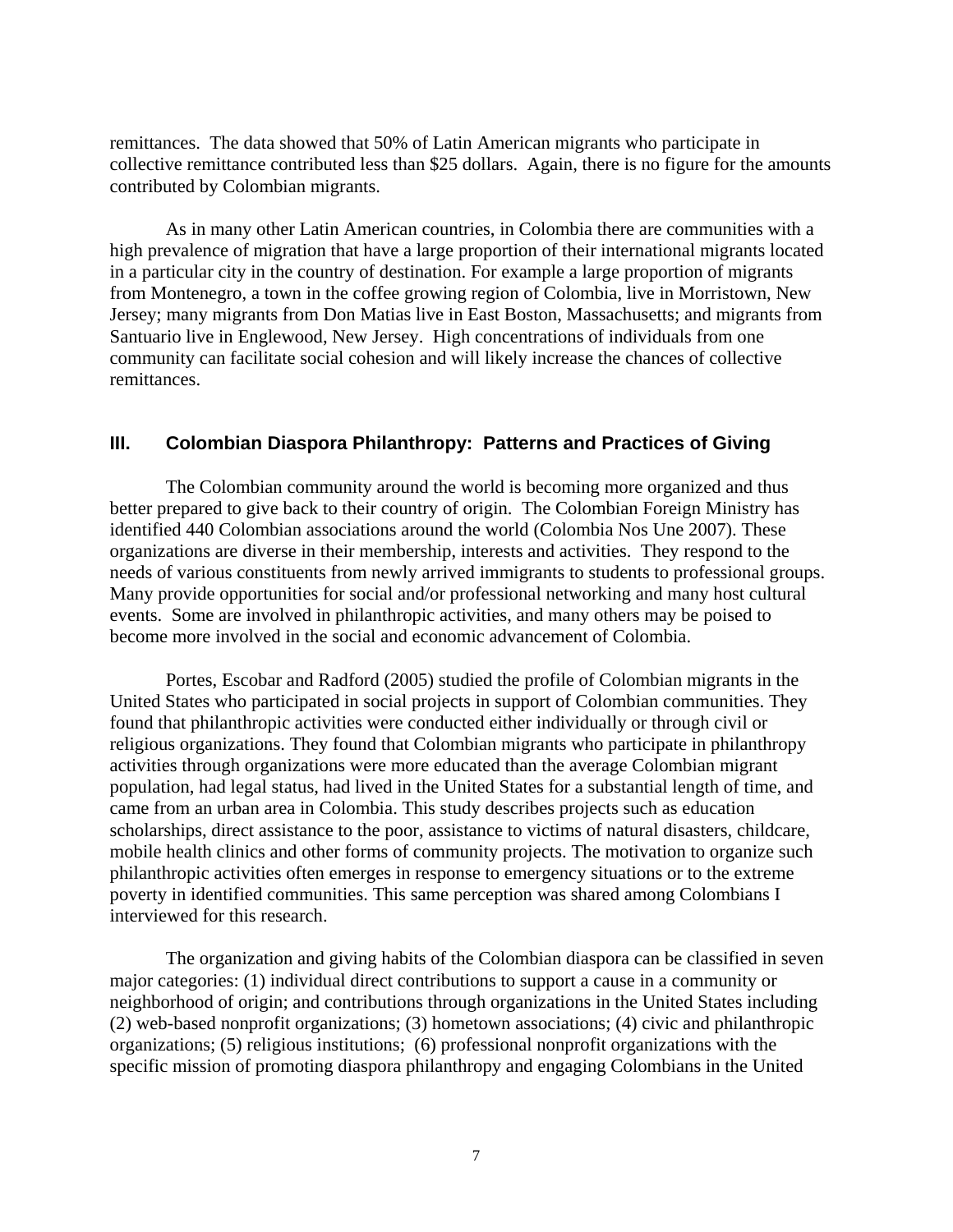States with the needs of Colombia; and (7) transnational enterprises engaged in social projects in Colombia.

#### **Individual Direct Contributions**

There is no way to quantify the extent of philanthropic contributions that migrants make directly and informally to needy residents and communities in Colombia, though it is likely to be significant. For example, during interviews in the city of Pereira, an industrial city in the country's coffee region with a high prevalence of emigration, leaders of Neighborhood Advisory Boards noted the efforts of community members who were currently living in the United States to assist families in need and to contribute to the celebration of community festivities such as novenas during Christmas or the annual celebration of the patron saint. Although these individual migrant contributions were sporadic, they were recognized as important by the community.

Another type of individual philanthropy is the charitable contributions made by those who return to the community after living abroad. There are examples of some migrants who return with relative wealth and establish philanthropic foundations. For example, in Pereira, one returning migrant implemented a program called *jornada alterna* through the Dabukuri Foundation. The program works with children between five and fourteen years old who suffer from extreme poverty, malnutrition, and/or domestic violence, to keep them from becoming street children (Fundacion Dubukuri 2007). While currently a small percentage of total migrants, returning migrants represent a group that will likely grow in the future and may become important participants in diaspora philanthropy.

#### **Web-Based Nonprofit Organizations**

Conexion Colombia (2007) is an excellent example of the potential of web-based initiatives to promote diaspora giving and channel resources to social development. The Conexion Colombia web page contains current information about Colombia, encourages and accepts monetary or in-kind donations through its website and offers information about their projects' impact. Conexion Colombia reports that they have received US\$3 million since its creation in 2003 and funded projects that have benefited more than a million people (Conexion Colombia 2007). Some of the projects funded through Conexion Colombia have aided victims from natural disasters or from the consequences of extreme weather conditions. Other contributions address the needs of vulnerable children. Conexion Colombia is highly organized and uses a series of targeted campaigns along with its website to raise awareness and donations from Colombians living abroad.

#### **Hometown Associations**

Hometown associations (HTAs) are an important vehicle for diaspora philanthropy to many Latin American countries, but appear to play a far smaller role as a conduit for charitable giving to Colombia. HTAs are civic organizations whose members are migrants from a single community who gather to develop support systems in the country of destination and to fund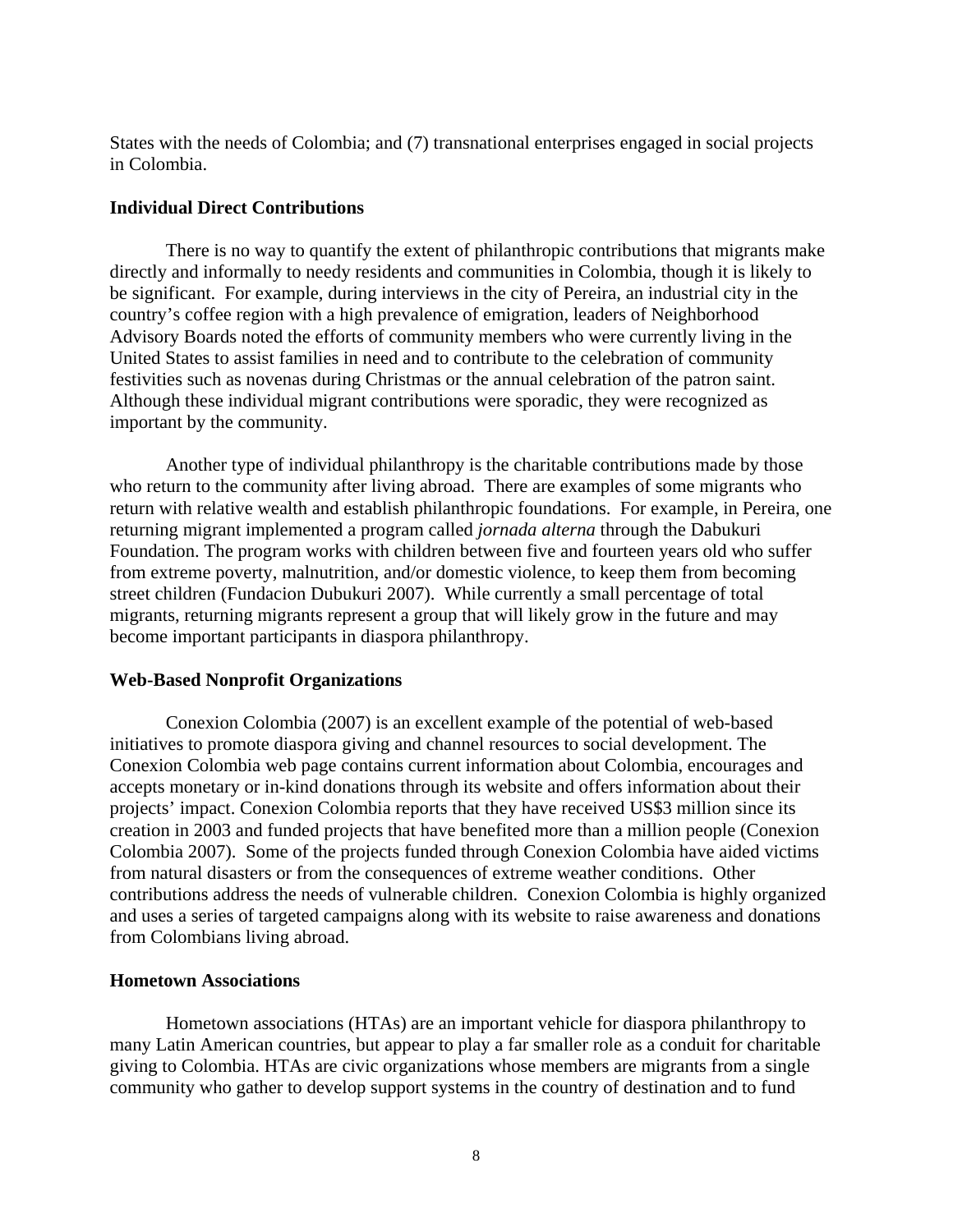social projects for the people of the community in the country of origin. The strong regional identities in Colombia would seemingly be conducive to the establishment of HTAs in the United States. However, the majority of Colombians emigrate from urban centers that have weaker social networks than more rural towns, and this appears to limit the formation and strength of hometown associations in the United States.

It is interesting to note the origins of the most well-known Colombian hometown associations in the United States. They each were formed by migrants from the Department of Quindio in the coffee region of Colombia. On January  $25<sup>th</sup>$  1999, an earthquake with the epicenter in the departments of Quindio and Risaralda destroyed more than 70% of the infrastructure of the zone and killed dozens of persons. The Colombian community organized campaigns to gather contributions for those affected by the earthquake. Those organizations, and particularly those from the effected region, remain and continue to support social projects.

#### **Civic and Philanthropic Organizations**

As noted earlier, Colombian migrants are on average more educated than other migrants from Latin America, and have urban origins. Many of these migrants tend to conduct their philanthropic activities through secular organizations such as Lions, Rotary and Kiwanis clubs. Leaders of these organizations travel to Colombia to look for local charities or counterpart clubs with whom they can establish formal agreements (Portes 2005). The majority of programs appear to focus on the education and nutritional needs of vulnerable and disadvantaged children and support such projects as day care centers in poor neighborhoods, orphanages, aid for pregnant adolescents, clinics for handicapped children, vocational training for displaced populations and rehabilitation for drug addicts. While many civic organizations have been successful in organizing the philanthropic activity of the growing Colombian community in the United States, they require additional training and support to learn effective strategies to raise funds from the diaspora and implement projects in Colombia.

The Long Island Colombian Association is an example of a civic organization that is successfully raising funds from the Colombia diaspora and channeling these contributions to social programs in Colombia. The Association was created in 1999 to aid the victims of the aforementioned earthquake. They have continued and expanded their activities, and now raise money to implement housing projects for the poor in urban areas in Colombia. They have successfully collaborated and coordinated their work with nonprofit organizations in Colombia (e.g., Minuto de Dios), for-profit corporations (e.g., the airline company, ACES), and the Colombian government (e.g., through FOREC, a governmental emergency fund for the rehabilitation of the area affected by the earthquake) (Long Island Colombian Association 2007). This association raises money through raffles, marathons, dances and other activities and solicitations.

There are also a large number of Colombian students associations (e.g. those at MIT, Georgetown University, University of Florida, Florida International University, University of Miami, University of Oklahoma, University of Illinois, Stanford University, Texas Agriculture and Machinery University, Cornell University, and Kansas State University) with philanthropic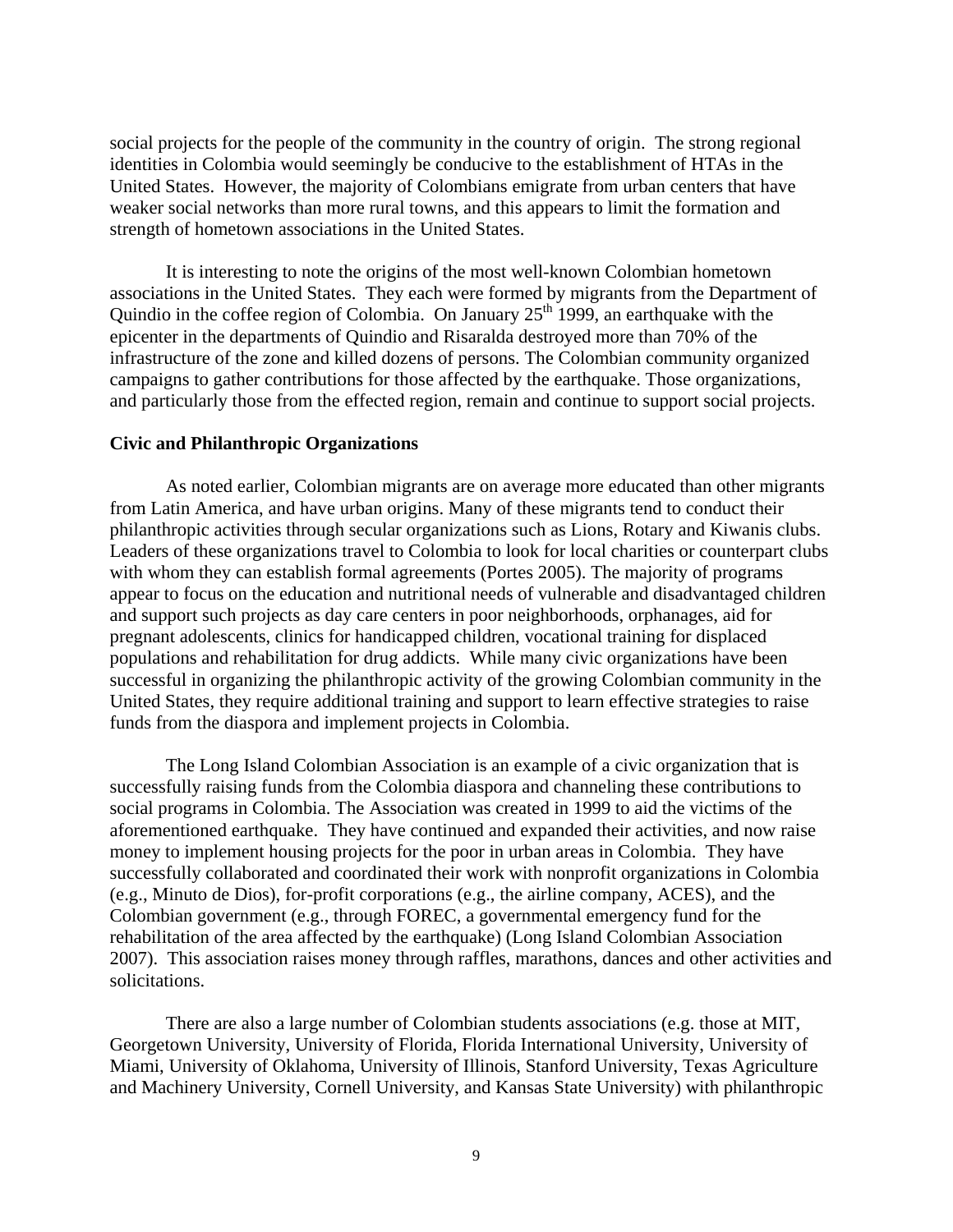activities. These associations send monetary and in-kind donations, such as toys at Christmas time back to Colombia. These organizations are important not so much as a channel of significant charitable contributions but as a tool to educate the next generation of Colombian-American youth about the needs in their home country and the benefits of giving back, a vital step to perpetuate diaspora giving.

#### **Religious Institutions**

Over 80% of Colombians are Catholic, and throughout the history of the country the Catholic Church has played a central role in managing charitable contributions and programs for those in need. The church is an established and highly trusted avenue for Colombians in the United States to support their country of origin.

In addition to funds contributed directly through the Catholic Church, there are other religious groups that facilitate diaspora giving. For example, the Minuto de Dios Corporation, one of the most well-known religious groups in Colombia, has a counterpart in the United States known as the Minuto de Dios Corporation that raises funds from the Colombian community throughout the United States. This faith-based organization has successfully created a network of programs, funded by charitable donations, to address housing issues, vulnerable populations, microcredit and training needs of many of the most marginalized communities in Colombia. This organization raises diaspora contributions through its website and organized events. The website offer social bonds of about US\$45 to finance the creation of communities of affordable housing. It also encourages the giving of certificates of condolences, as a way to commemorate the death of a loved one, to fund education and cultural activities for youth in marginalized areas. In the United States, the Minuto de Dios Corporation organizes an annual banquet called the "Million Banquet" to raise funds for its program. In 2007 the Colombian communities residing in Tampa, Atlanta, West Palm Beach, Miami, New York, Washington DC, and Houston will host the fourth Million Banquet.

#### **Professional Nonprofit Organizations**

A new genre of professional non-profit organizations is poised to play an important role in promoting, facilitating, and strengthening Colombian diaspora giving. These organizations have been established for the principal and exclusive purpose of bringing more philanthropic resources to bear on the challenges facing Colombia.

The most prominent such organization is Give to Colombia. Its mission is "to increase the flow of international donations, resources, talents and technologies to provide enduring and scalable solutions." Give to Colombia provides donors and potential donors objective information on Colombia and its social needs, offers a portfolio of high impact, professional NGOs and promising projects in which to invest in Colombia, develops tailor-made projects that generate scalable and sustainable results, offers a tax deduction for contributions, and provides information on the impact of a donation and grantees' performance. Give to Colombia focuses its projects on the three strategic areas of education, health and nutrition, and social and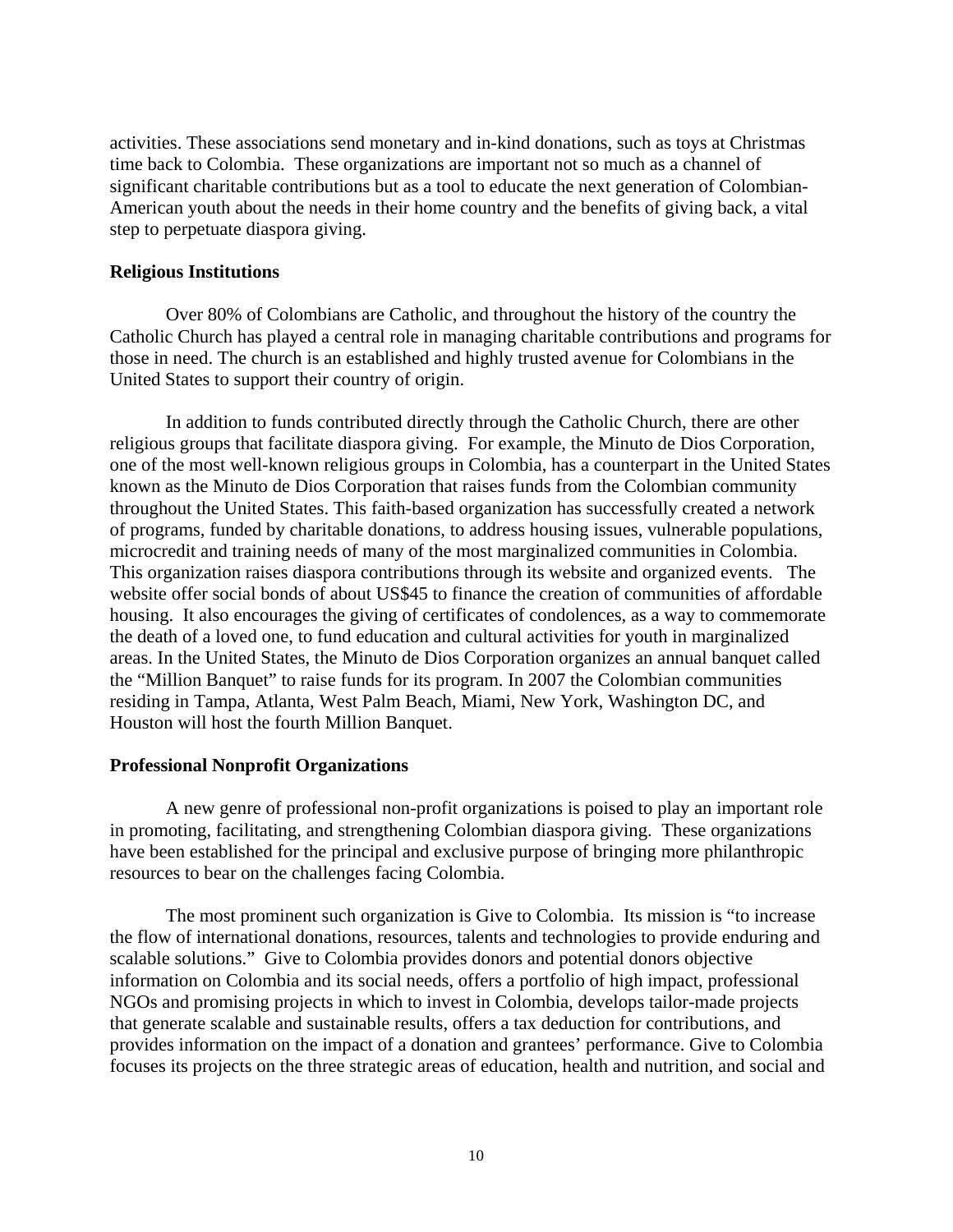economic development, which benefit the displaced, disabled and demobilized populations (Give to Colombia 2007).

Give to Colombia works almost exclusively with individual high net worth Colombian migrants and with large corporations. The organization has developed several strategies to encourage the culture of giving among the Colombian population in the United States. The first experience was called "*Compromiso Manhattan.*" Give to Colombia recruited 100 successful Colombians who lived in Manhattan, presented to them the needs for those in need in Colombia and two projects to be financed with their donations. The projects were a Medical Center in a poor neighborhood in Cartagena and a day care center in Bello, Antioquia. Colombians were asked to donate US\$100 each month for a year. While some of the participants withdrew, others continued to make donations even after the year ended. In 2006, Give to Colombia organized a two-day conference on strategic social investment for members of the Colombia diaspora. It featured in-depth sessions on strategic giving practices, the country's social needs, and promising practices.

Give to Colombia works closely with Compartamos con Colombia. This nonprofit organization defines itself as a "network among professional service providers to support, promote, strengthen and carry out high impact projects that contribute to the development of the country" (Compartamos con Colombia 2007). This partnership appears to be particularly effective in helping to connect diaspora philanthropists with promising projects.

Another group promoting diaspora philanthropy to Colombia is the Genesis Foundation, based in South Florida. The Foundation was created in 1998 through an endowment and registered in 2003 (Genesis Foundation 2007). The members of the Foundation are Colombian and American businesspeople and they focus their giving on education and health care services. The majority of the fundraising for this organization is internal, via donations of the founding members and the board of directors. The Foundation works directly with other nonprofit organizations in Colombia, South Florida, the New York area and Washington D.C. to aid the Colombian population in need.

#### **Transnational Enterprises Engaged in Social Projects**

In addition to these direct diaspora philanthropic contributions, the Colombian population in the United States plays an important role in bringing other philanthropic resources to bear on Colombia. Colombian migrants working in transnational enterprises have often been successful in encouraging and developing corporate social contributions from these corporations. Through organizations like the Colombian American Chamber of Commerce, many transnational enterprises such as Pfizer, Citibank, Chevron, Dupont, Avantel have been persuaded to carry out social projects in Colombia through Colombian nonprofit organizations, cooperatives and local and central governments. Partners have included Colombia Emprendedora, Fundacion Junior Achievement in Colombia, Artesanias de Colombia Funwayuu, and Fundacion Bima, among others. The social projects have benefited a wide variety of disadvantaged populations, including displaced children, children with special needs, poor youngsters living in marginalized neighborhoods, and indigenous populations (Colombian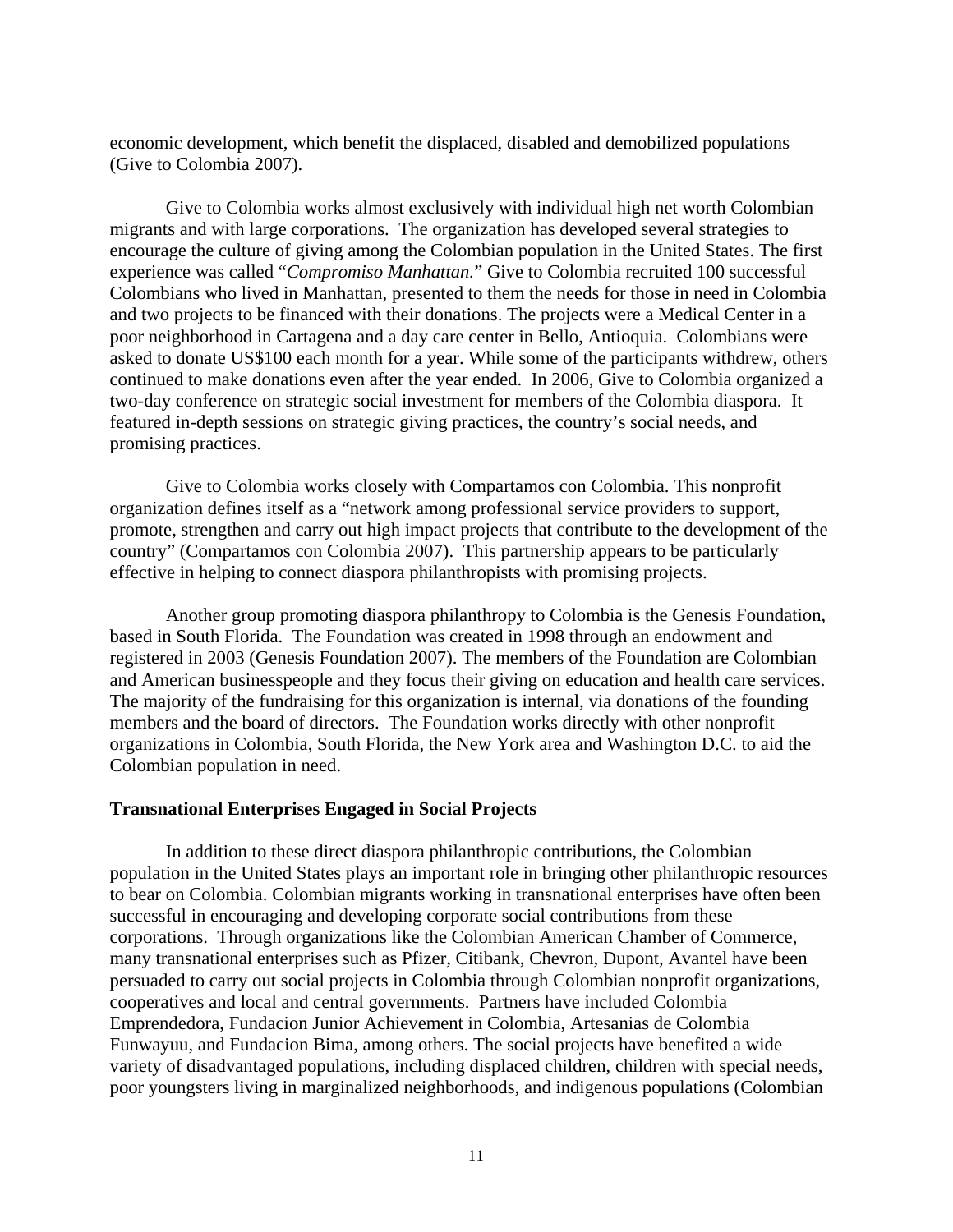American Chamber of Commerce 2006). Engaging Colombian migrants to incorporate the transnational private sector into partnerships that develop social projects is an important component of diaspora giving.

### **IV. Going Forward: Considerations, Issues, and Challenges**

#### **The Colombian Non-Profit Sector**

To understand Colombian diaspora philanthropy, its development in the last decade, and its potential going forward, it is important to understand – at least in broad strokes -- the organization and history of the nonprofit sector in Colombia.

As in many Latin American countries the origin of the nonprofit sector and philanthropy in Colombia is linked to the Spanish Crown and the Catholic Church. The Spanish Crown assigned to the Catholic Church the administration of education, the provision of health care services, and the establishment of facilities to aid those in need. The Catholic Church historically received resources from both government and private donors to support these activities. However, the private contributions likely were motivated in large part from a sense of religious obligation and a charitable instinct to alleviate immediate suffering, rather than from a desire to contribute to any kind of permanent social change.

In addition to the Catholic Church, "brotherhoods" -- united around a saint -- were created by groups of neighbors with a shared ethnic or social origin. These groups similarly provided aid and services to those in need, often to their own community members. By the end of the  $19<sup>th</sup>$ Century, non-religious associations such as democratic societies, mutual aid societies, and freemason lodges appeared. These, too, were focused primarily on the needs and priorities of their membership

In the mid-19th Century, with the creation of a Colombian liberal stat, the provision of education and health care was secularized. In this Liberal Period, some foundations and privately run social service institutions were established. A century later, and following a period of civil war, the establishment of *Juntas de Acción Comunal* (Community Advisory Boards) were encouraged by the government. These groups maintained close ties to political parties. Today, almost every urban neighborhood has a constituted and registered community advisory board. These groups may represent an underutilized partner in the development of diaspora giving programs.

The contemporary non-profit sector has its origins in the 1960s, when popular and grassroots movements proliferated, and has continued to grow over the last five decades. As described by Villar (1998), the nonprofit sector in Colombia is difficult to map because the concept of the nonprofit organization as a unifying category is new and not clearly delimited. The Colombian nonprofit sector includes a wide range of organizational types, including community advisory boards, sector-based organizations ethnic organizations, and cooperatives and intermediaries (Brennan 2006). There are 2800 registered nonprofits in Colombia (CIDESAL 1990, cited in Brennan 1990) and many of them are quite young. Many would benefit from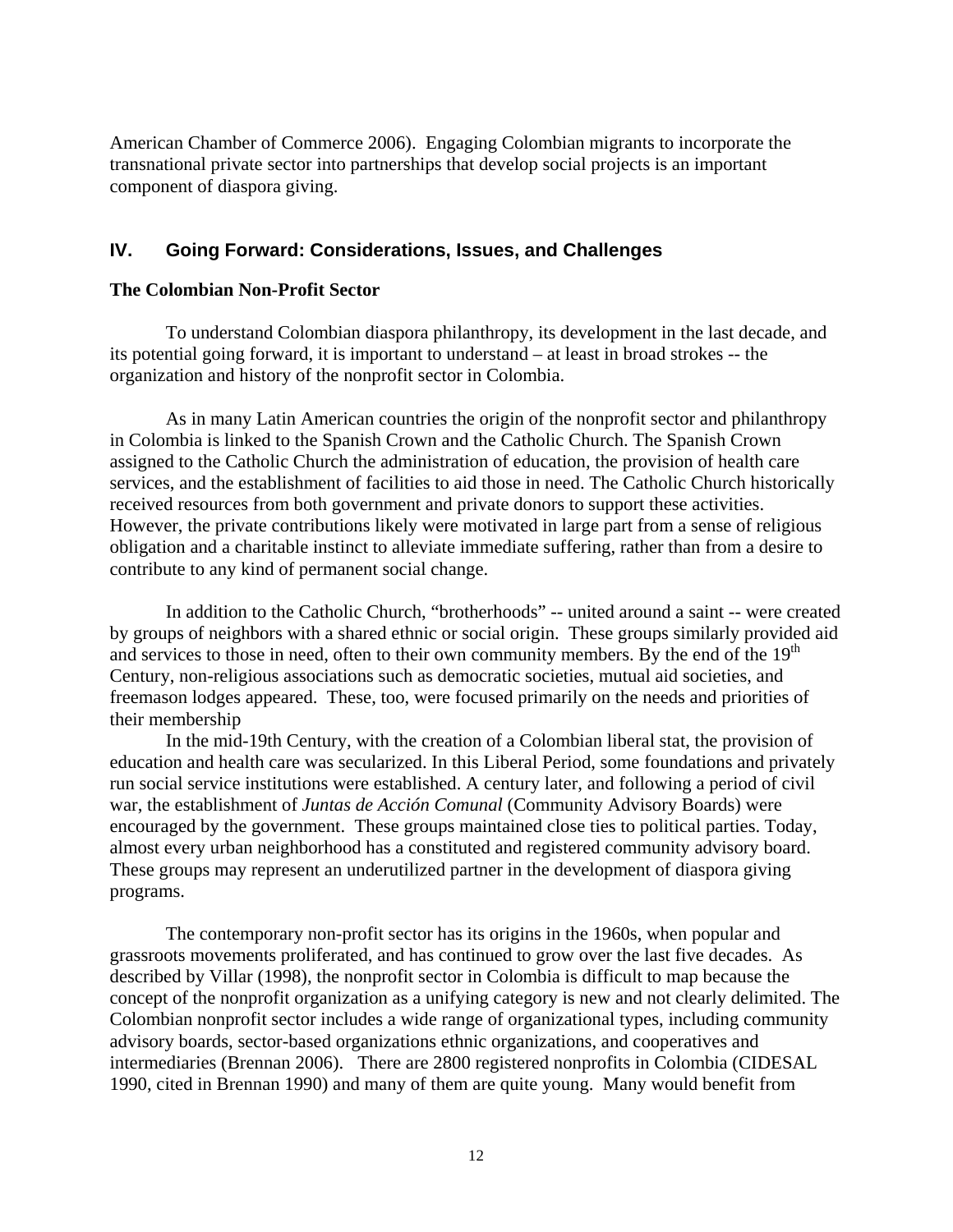training and education in order to become more effective partners for diaspora and all other kinds of private philanthropic activities.

The current political and civil conflict in Colombia has significantly shaped the nonprofit sector, much of it through the influence of outside actors. International government agencies and multilateral agencies, as well as government contracts, have become a principal source of revenue for the sector, and little private fundraising is conducted. Therefore, despite the growth of the nonprofit sector, there is still little tradition of Colombians supporting NGOs with either money or volunteer time (Coe and Aguirre 2000). The Colombian diaspora, consequently, has not been exposed to a culture of giving similar to that which exists in the United States.

In addition, the attitudes of the Colombian population towards the nonprofit sector indicate that although the sector is respected for the work they do, there is also suspicion around the sources of the money they receive, and the way they spend these resources. Some believe that nonprofit organizations are a way to avoid taxes, a means to carry out political objectives or are vehicles for money laundry. These attitudes further limit private philanthropic giving to the sector. Far greater transparency and accountability will be necessary to increase the public's trust in the non-profit sector, both within Colombia and in the diaspora.

#### **The Role of Government**

Government policies and programs can greatly influence the growth and impact of diaspora philanthropy. The Government of Colombia has recently instituted several policies to encourage and facilitate such giving, but additional incentives may be needed to encourage substantial increases in diaspora contributions.

The Government of Colombia has actively sought to establish networks of Colombians living abroad as part of the *Colombia Nos Une* (Colombia Unites Us) program. This program was established in 2003 and is carried out through the Ministry of Foreign Affairs. Its main aim is "to strengthen the links between the Colombian Diaspora, to recognize the Colombian Diaspora as a vital part of the nation and to plan public policies in their benefit." (Colombia Nos Une 2007). President Uribe and his administration has publicly encouraged this program; in 2004, he met with the Colombia community in New York and the Minister of Foreign Affairs regularly meet with the Colombian community in the eight Colombian consular offices in the United States (Embassy of Colombia 2007).

Other policies further encourage members of the Colombia diaspora to remain engaged with the country. Since 1961 Colombians living abroad had the right to vote in presidential elections. In 1991 the new Colombian constitution recognized the right of Colombians residing abroad to have representation in the National Congress through a representative in the House. Since 1997 Colombians living abroad also have the right to vote in parliamentary elections and to hold office (Guarnizo 2007). Since 1990 Colombians have the right to dual citizenship.

Additional programs have aimed to engage the Colombian diaspora directly with the economic and social development of the country. As early as 1970, Colombia promoted the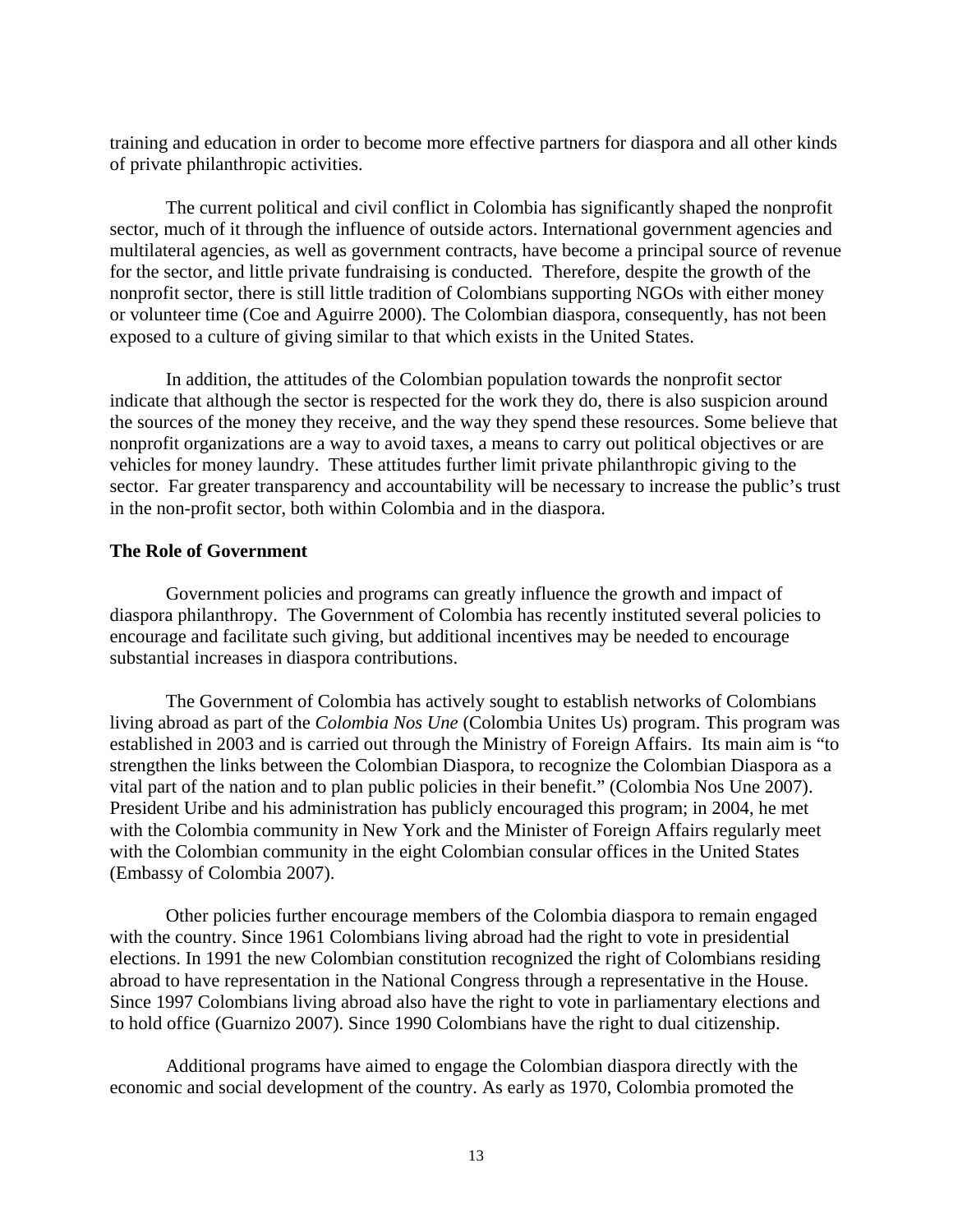return of persons with high levels of human capital through the *Programa de repatriacion de Cerebros Fugados*. In 1996, the Government implemented *Colombia for All*; in 1998 the *Program for the Colombian Communities Abroad*; and in 2003 the *Colombia Nos Une* program. The Social Safety Net within the Office of the President facilitates gifts from abroad. This agency has developed a detailed guide containing procedures for both monetary and in-kind donations.

#### **Social Capital**

As mentioned previously, social networking among the Colombia diaspora has been historically weak, and is likely a principal factor limiting more widespread migrant giving. Optimistically, this picture may be changing. There are three main agents promoting the generation of social capital among Colombian migrants in the United States. First, the Colombian government is working to unite the Colombian community and build social capital through the *Colombia Nos Une* program. Second, an increasing number of Colombian civil society organizations celebrate and preserve the Colombian culture and identity. These organizations arrange events to celebrate national and regional holidays. Third, organized Colombian and Colombian-American entrepreneurs and associations are building social capital. The main objective of these organizations is to "promote the economic growth of Colombia through the enhancement of economic, industrial and cultural relations with the United States and other countries of the western hemisphere" (Colombian American Chamber of Commerce 2007).

The Colombian community in the United States is still young. The majority of Colombians immigrants have arrived in the last ten years. Efforts to engage these individuals and create networks and social capital is essential to promote a culture of giving among the Colombian community in the United States and create the conditions for Colombian and American-Colombians to engage in philanthropic initiatives.

#### **V. Summary and Recommendations**

#### **Summary**

In summary, Colombian immigrants in the United States are relatively well-educated with opportunities to participate successfully in the United States labor market and thus gain relative wealth compared to many who remain in Colombia. Most Colombian immigrants have arrived in the last ten years and come from urban areas and do not have the extended social networks that facilitate collective remittances among other Latin American populations. At the same time, Colombians in the United States appear to maintain strong ties to a small network of family and community members; these bonds are likely attributed to mistrust of the larger community and to traditional regional, class and racial barriers that are perpetuated in the United States. In addition, a large portion of the Colombian population in the United States tends to disperse throughout the country, further inhibiting the formation of broader social networks.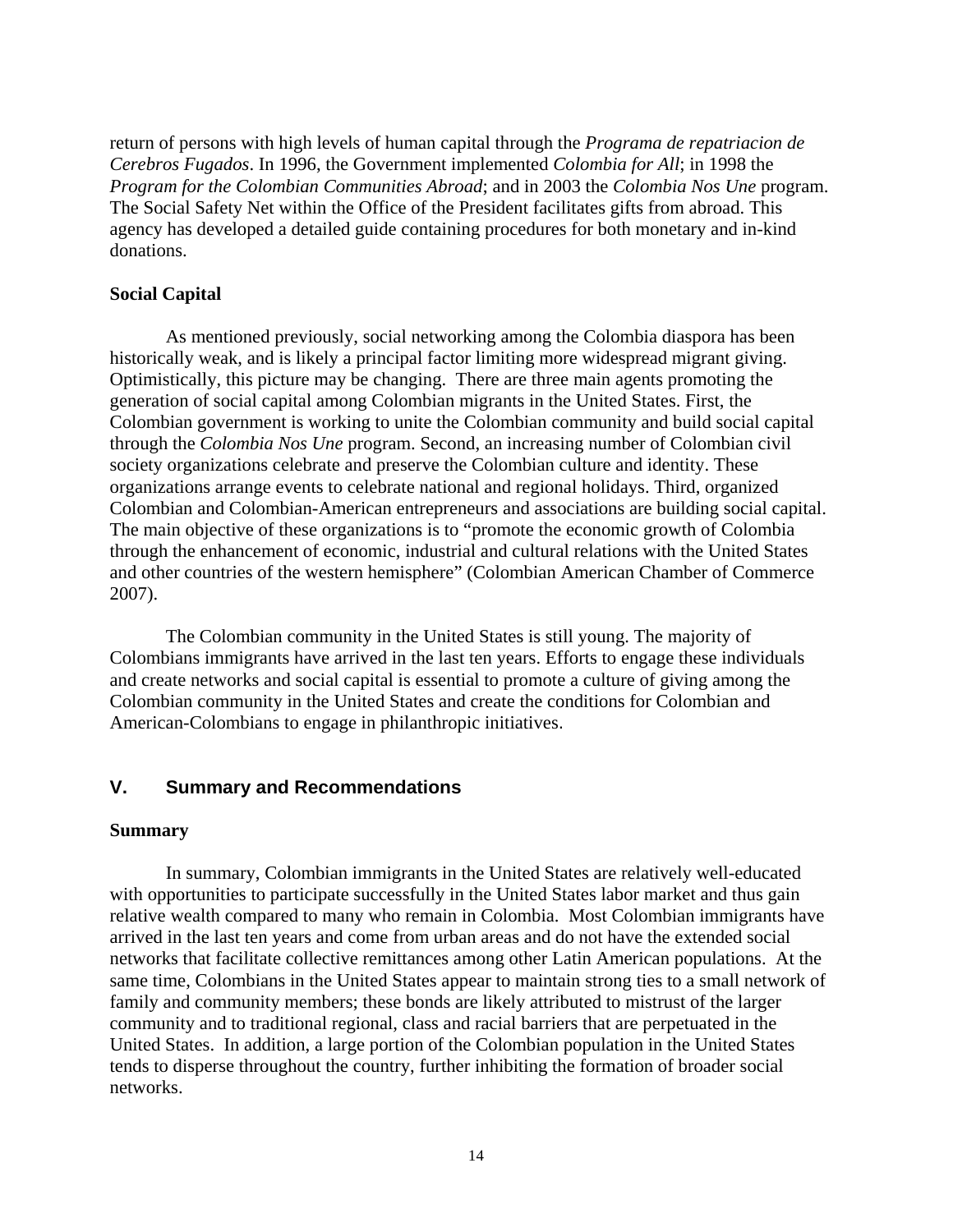There are a variety of organizations in the United States facilitating giving from Colombian migrants back to Colombia. However, most of these organizations have been established in the last ten years; many are small and run by volunteers. There are only a handful of professional nonprofit organizations working to increase awareness of the need for donations to carry out social projects in Colombia.

There is a great need to nurture a culture of giving among the Colombian community in the United States and to establish and strengthen trustworthy nonprofit organizations that can facilitate giving, provide tax benefits to donors, and demonstrate real impact. The Colombian Government, private foundations, and members of the diapsora can all play important roles in reaching achieving these goals.

#### **Recommendations for Increasing Diaspora Giving**

 This research shows that current diaspora giving is predominantly undertaken by wealthy Colombians. These highly successful immigrants give individually, and are also the founders of foundations and non-profit organizations that encourage others -- primarily similarly wealthy Colombian Americans -- to give as well. However, the changing profile of the most recent wave of Colombian immigrants suggests that effective long term strategies to establish sustainable Colombian diaspora philanthropy will need to incorporate the large numbers of less wealthy Colombian migrants in the United States who can give smaller contributions.

Due to the urban origins of many Colombian migrants, the hometown associations that have effectively increased giving to other countries are likely not the most promising approach. Rather, organizations will need to provide opportunities and mechanisms that respond to the migrants' interests, associations, and priorities. The success of Conexion Colombia's webbased fundraising serves as an example of the potential of the Internet to facilitate transnational giving.

 Efforts to promote diaspora philanthropy must also focus on obstacles to giving in the broader context in which it takes place. In particular, concurrent initiatives should support efforts to build social capital in Colombian migrant communities and should help nonprofit organizations develop more transparency and accountability to counter the donors' distrust and lack of confidence in the sector. And perhaps most importantly, strategic initiatives are needed to help create and promote a true "culture of giving" among Colombian migrants.

Colombia's social and economic problems are formidable. The needs of the poor, displaced, disarmed, disabled, elderly and young Colombian population are countless. More than 40 years of internal conflict in Colombia have created new difficulties and compounded existing challenges. Colombians, both those within the country and those that have migrated, must actively engage in the recovery of the 40 years of war and move the country forward to a more peaceful, equitable, and profitable era. Diaspora giving is a vital and promising component of building this future.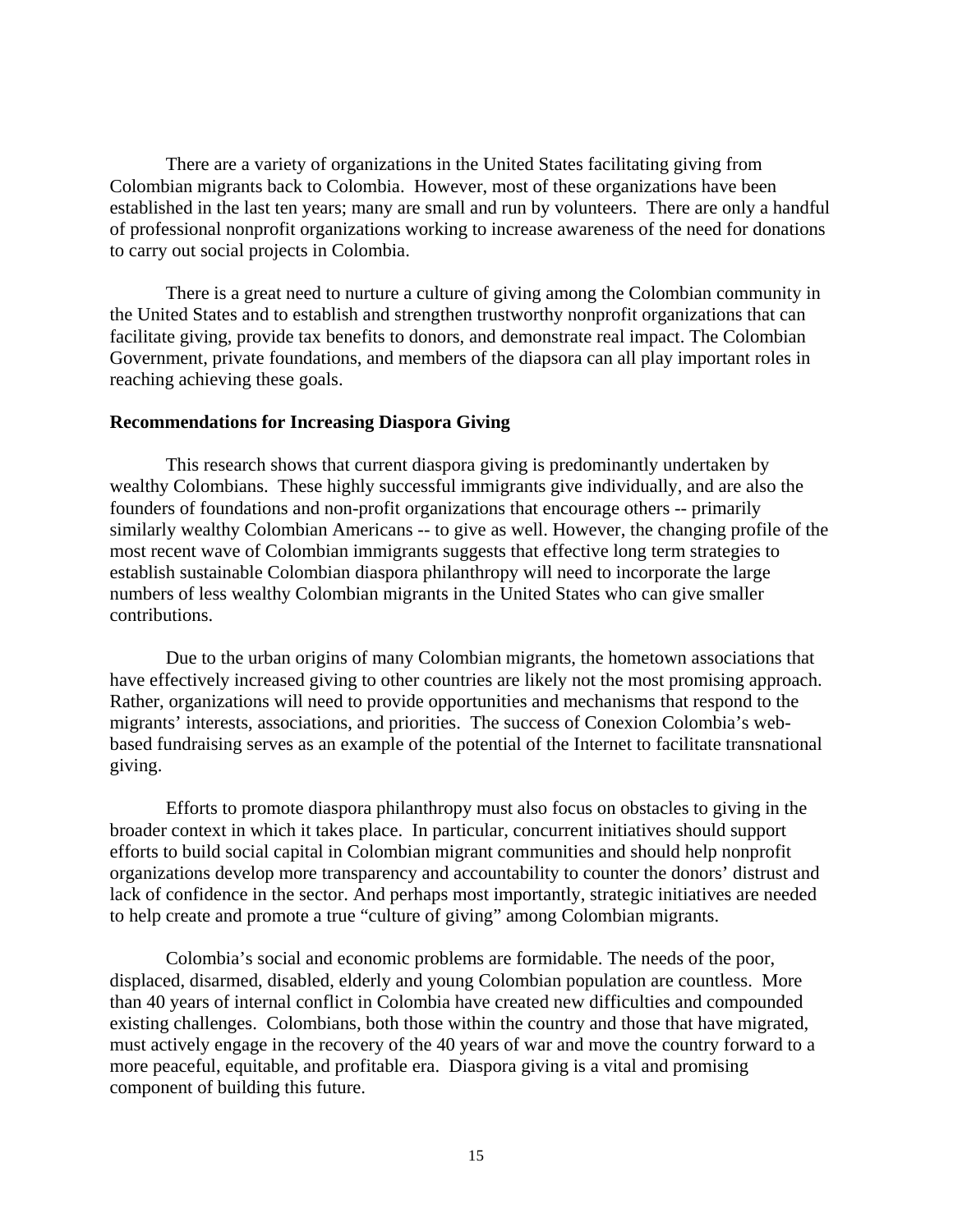# **References**

Acción Social (2007). Gestión de Donaciones. Retrieved on January 19, 2007 from http://www.accionsocial.gov.co/contenido/contenido.aspx?catID=216&conID=165

Anderson, Scott and G. Zarate-Hoyos (2005), "GIS Tracks Earning Sent Home by Mexican Migrants", *ArcUser*, January-March 2005

Aysa Lastra, Maria (2005). La experiencia emigratoria y los beneficiarios de remesas de trabajadores del exterior el área metropolitana centro occidente. *Memorias del seminario: Migración internacional, el impacto y las tendencias de las remesas en Colombia.* Bogotá, D. F.: International Organization for Migration.

Aysa Lastra, Maria (2006) Perfil Sociodemográfico de los Emigrantes Colombianos a Estados Unidos. Paper presented at the Cátedra de las Américas, Barranquilla Colombia February 9-11

Baca, Jorge, Anne Kohler, Lina Marquez and Maria Aysa (2005) "Metodología de la Encuesta de Beneficiarios de Remesas de Trabajadores en Instituciones Cambiarias de Colombia" Cuaderno 1 del *Estudio sobre Migracion Internacional y Remesas* en Colombia, OIM, Bogotá, Colombia, pp. 140

Bendixen and Associates (2004) *Encuesta de Opinión Publica de Receptores de Remesas en Colombia.* Retrieved on January 20, 2007 from http://www.iadb.org/mif/V2/spanish/files/ BendixenCO2004.pdf

Brennan, Bridget (2006) Remittances and Diaspora Philanthropy: Colombia Nonprofit Organization Perspectives and Fundraising Practices. Master Thesis in Nonprofit Administration. University of San Francisco.

CARE (2007) "CARE Anniversary Celebration Marks 61 Years" Retrieved on January 21st 2007 from http://www.care.org/newsroom/articles/2007/02/20070221\_61st\_anniversary.asp

Centro Colombiano de Información de Entidades Sin Animo de Lucro (CIDESAL) (1990). *Directorio Nacional de Entidades Sin Animo de Lucro de Beneficio Social.* Bogotá, Colombia: Fundación Social.

Chiswick, Barry (1999) "Are Immigrants Favorably Self-Selected?" *American Economic Review,* 89 (2), pp. 181-185

Colombia Nos Une (2007) "Que es el programa Colombia Nos Une." Retrieved on January 21st 2007, from http://www.minrelext.gov.co/wps/portal/!ut/p/.cmd/cs/.ce/7\_0\_A/.s/7\_0\_CN /\_th/J\_0\_69/\_s.7\_0\_A/7\_0\_DC/\_me/7\_0\_CI-7\_0\_A/\_s.7\_0\_A/7\_0\_CN

Colombian American Chamber of Commerce (2007) Estudio Sobre Contribución Empresas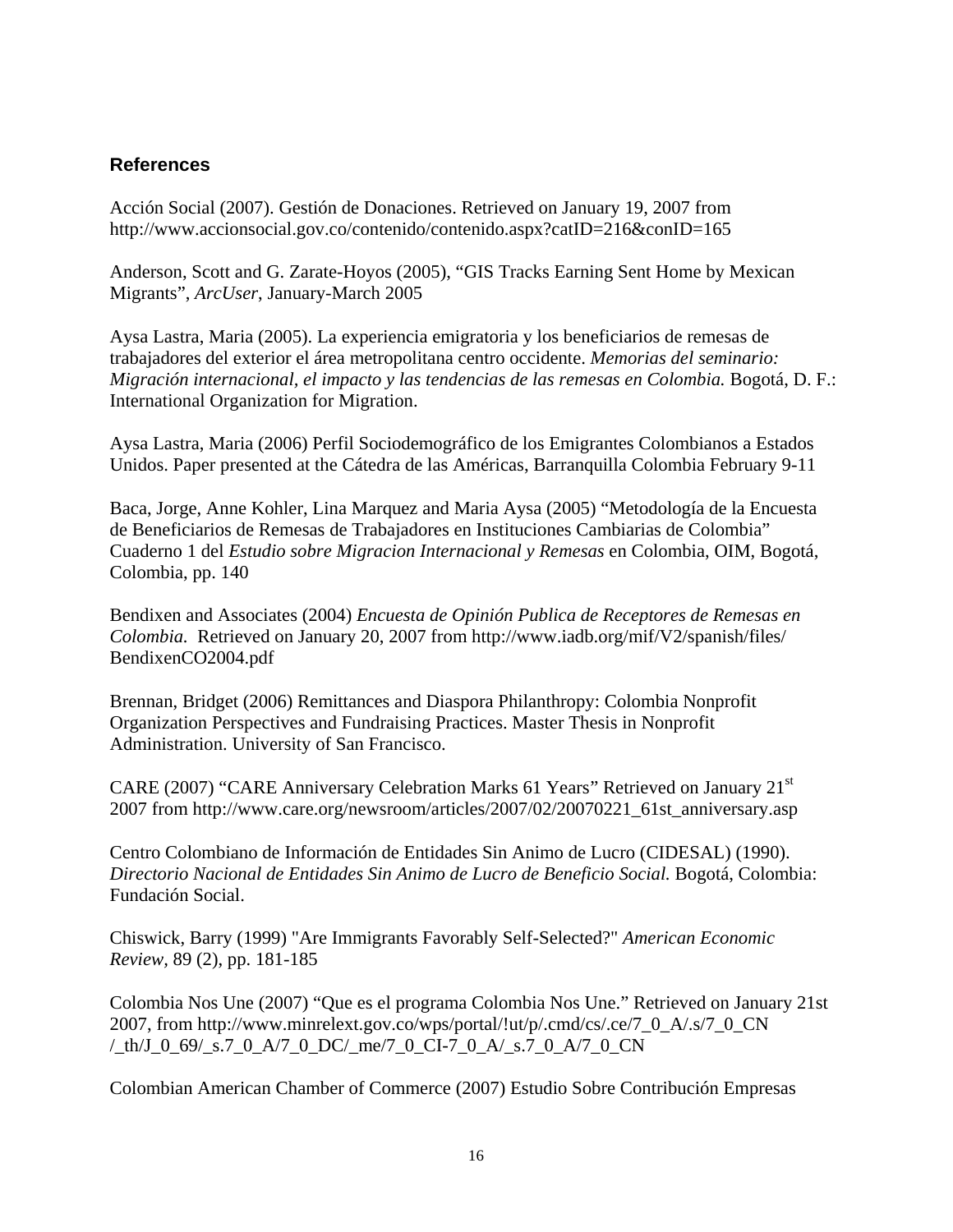Americanas al Desarrollo de la Región. Retrieved on January 20, 2007 from http://www.amchamcolombia.com.co/VBeContent/newsDetail.asp?id=115&IDCompany=3

Compartamos con Colombia (2007) Balance Social Compartamos con Colombia 2001-2005. Retrieved on January 25, 2007 from http://www.compartamos.org/contenido/capitulo.asp? chapter=219

Conexión Colombia (2007) "Los resultados hablan por si solos." Retrieved on February 18, 2007 from http://portal.conexioncolombia.com/wf\_InfoArticuloNormal.aspx?IdArt=92880

Conexión Colombia (2007) "Compromiso Manhattan." Retrieved on January 25, 2007 from http://portal.conexioncolombia.com/wf\_InfoArticuloNormal.aspx?IdArt=92769

Consulado General de Colombia en Nueva York (2007) Directorio de Asociaciones Inscritas en el Consulado General de Colombia en Nueva York. Retrieved on February 2, 2007 from http://www.consuladodecolombiany.com/asolist.html

Corporation Minuto de Dios (2007) Social Balance Project 2005 Retrieved on March 2, 2007 from http://www.minutodediostampa.com/bal2005.htm

Delgado-Wise, Raul and Luis Eduardo Guarnizo (2006) "Migration and Development: Lessons from the Mexican Experience" Migration Policy Institute, Washington DC.

Departamento Administrativo Nacional de Estadística (2006) "Resultados Preliminares del Censo 2005" Article prepared for the Seminario Migración Internacional Colombiana y Formación de Comunidades Transnacionales, Colombia Junio 15, 2006

Departamento Administrativo de Seguridad (2003) *Anuario 2003 - Movimientos Migratorios Internacionales de Colombia*, Bogota, Colombia

Embassy of Colombia (2007) Directory of Consular Offices. Retrieved on February 28, 2007 from http://www.colombiaemb.org/opencms/opencms/consulates/consulates.html

Escobar, Cristina (2004) "Dual Citizenship and Political Participation: Migrants in the Interplay of United States and Colombian Politics" *Latino Studies*, Volume 2, Number 1, April 2004, pp. 45-69(25)

Flórez, M. (1997). Non-governmental organizations and philanthropy: The Colombian case. *Voluntas 8*, 386-400.

Fundacion Dabukuri (2007) Jornadas Alternas a la Jornada Escolar. Retrieved on February7, 2007 from http://www.fundabukuri.org

Gamarra, Eduardo A. and Michael W. Collier (2001) The Colombian Diaspora in South Florida. Working paper series No. 1 Latin American and Caribbean Center at Florida International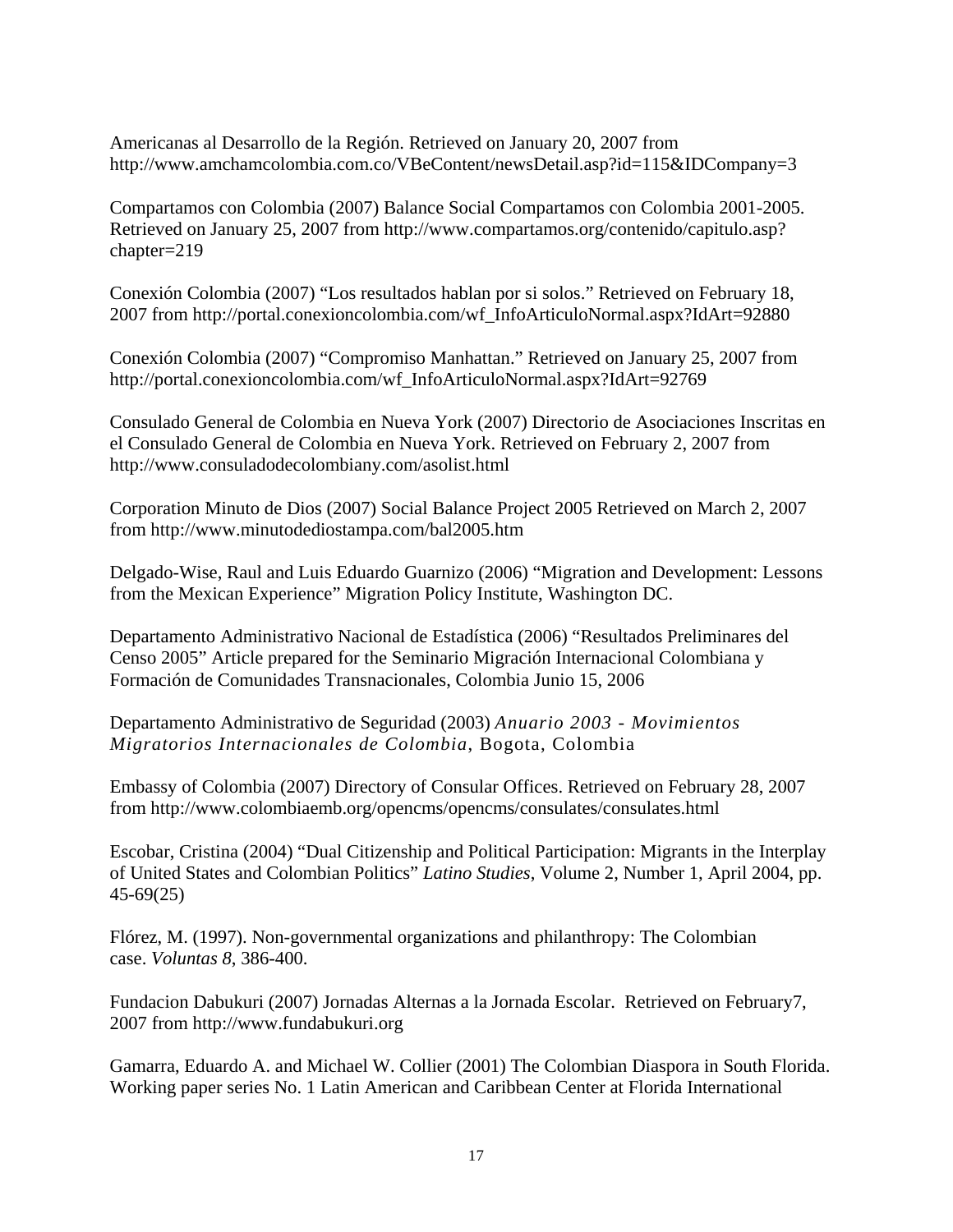University, Miami, FL

Genesis Foundation (2007) "La Fundacion Genesis" Retrieved on Feb 17, 2007 from http://www.fundacion-genesis.org

Give to Colombia (2007) Annual Report of Give to Colombia 2004-2006 Retrieved on Feb. 23, 2007 from http://www.givetocolombia.com/sitios/GiveToColombia/index.jsp

Goldring, L. (2004). Family and collective remittances to Mexico: A multi-dimensional typology. *Development and Change 35*(4), 799-840.

Guarnizo, Luis E., Arturo I. Sanchez, Elizabeth M. Roach (1999) Mistrust, fragmented solidarity, and transnational migration: Colombians in New York City and Los Angeles *Ethnic and Racial Studies* 22(2): 367-396

Guarnizo, Luis E. (2006) El Estado y la Migración Global Colombiana *Migración y Desarrollo*, Primer Semestre pp. 79-101

Diaz, Luz Marina (2006) *Reflexiones en torno a la Investigación Sociodemográfica sobre la Población Colombiana en los Estados Unidos. ¿Cuántos y Quiénes Somos* Paper presented at the Catedra de las Americas, Barranquilla Colombia February 9-11

Johnson, Paula D. (2004) Promoting Philanthropy: Global Challenges and Approaches, Working Paper No. 3, International Network for Strategic Philanthropy

Levitt, P. (2005). *Social Remittances—Culture as a development tool.* International Forum on Remittances, 2005: A Conference of the Multilateral Investment Fund of the InterAmerican Development Bank, Session X: Gender and Remittances Washington, D.C.: United Nations International Research and Training Institute for the Advancement of Women.

Long Island Colombian Association (2007) General Information. Retrieved on Jan  $10^{th}$  2007 from http://www.longislandforcolombia.org

Massey, Douglas S. (1990) Social Structure, Household Strategies and the Cumulative Causation of Migration, *Population Index* 56(1): 3-26

Mejia, William (2006) *Significado Económico de las Practicas Transnacionales de los Migrantes Colombianos, con énfasis sobre los Establecidos en Estados Unidos*. Paper presented at the Cátedra de las Américas, Barranquilla Colombia February 9-11

Migration Policy Institute (2007) Who's Where in the United States?, Migration Policy Institute, Washington DC.

Orozco, Manuel (2003) Hometown Associations and their Present and Future Partnerships: New Development Opportunities? Report commissioned by the U.S. Agency for International